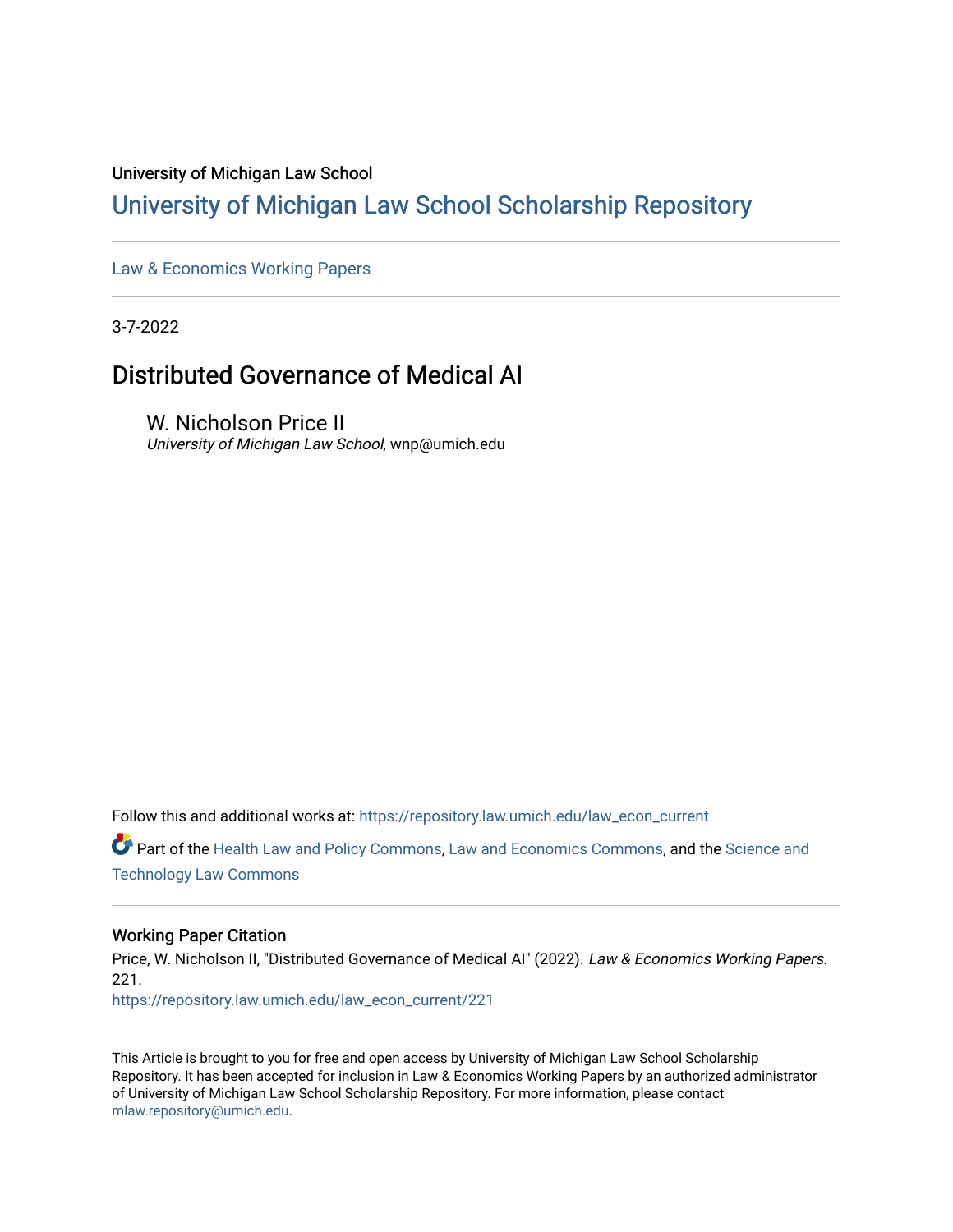Price:

**Forthcoming 25 SMU Sci. & Tech. L. Rev. \_\_ (2022) Comments welcome to wnp@umich.edu**

# DISTRIBUTED GOVERNANCE OF MEDICAL AI

#### W. Nicholson Price II\*

Artificial intelligence (AI) promises to bring substantial benefits to medicine. In addition to pushing the frontiers of what is humanly possible, like predicting kidney failure or sepsis before any human can notice, it can democratize expertise beyond the circle of highly specialized practitioners, like letting generalists diagnose diabetic degeneration of the retina. But AI doesn't always work, and it doesn't always work for everyone, and it doesn't always work in every context. AI is likely to behave differently in well-resourced hospitals where it is developed than in poorly resourced frontline health environments where it might well make the biggest difference for patient care. To make the situation even more complicated, AI is unlikely to go through the centralized review and validation process that other medical technologies undergo, like drugs and most medical devices. Even if it did go through those centralized processes, ensuring high-quality performance across a wide variety of settings, including poorly resourced settings, is especially challenging for such centralized mechanisms. What are policymakers to do? This short Essay argues that the diffusion of medical AI, with its many potential benefits, will require policy support for a process of distributed governance, where quality evaluation and oversight take place in the settings of application—but with policy assistance in developing capacities and making that oversight more straightforward to undertake. Getting governance right will not be easy (it never is), but ignoring the issue is likely to leave benefits on the table and patients at risk. For<br>chemina 28 SMU Sei, & Tech, I. Rev. (2022)<br>Comments welcome to wap<br>Sumichedot <br>DISTRIEUED GOVERNANCE<br>DISTRIEUED GOVERNANCE<br>W. We<br>hold on the quality of the prediction of the producting the fremines of what is human<br>pe

This preprint research paper has not been peer reviewed. Electronic copy available at: https://ssrn.com/abstract=4051834

1

<sup>\*</sup> Professor of Law, University of Michigan Law School. JD, Columbia Law School, 2011. PhD (Biology), Columbia University, 2010. This work was presented as part of the SMU SciTech Law Review's 2022 Symposium on AI & Medicine: The Emerging Legal and Ethical Frameworks for Artificial Intelligence in Medicine. I thank Mark Sendak for helpful discussions and comments on an earlier draft; Ana Bracic, Karandeep Singh, and Yindalon Aphinyanaphongs for helpful discussions; and Phoebe Roque for exemplary research assistance.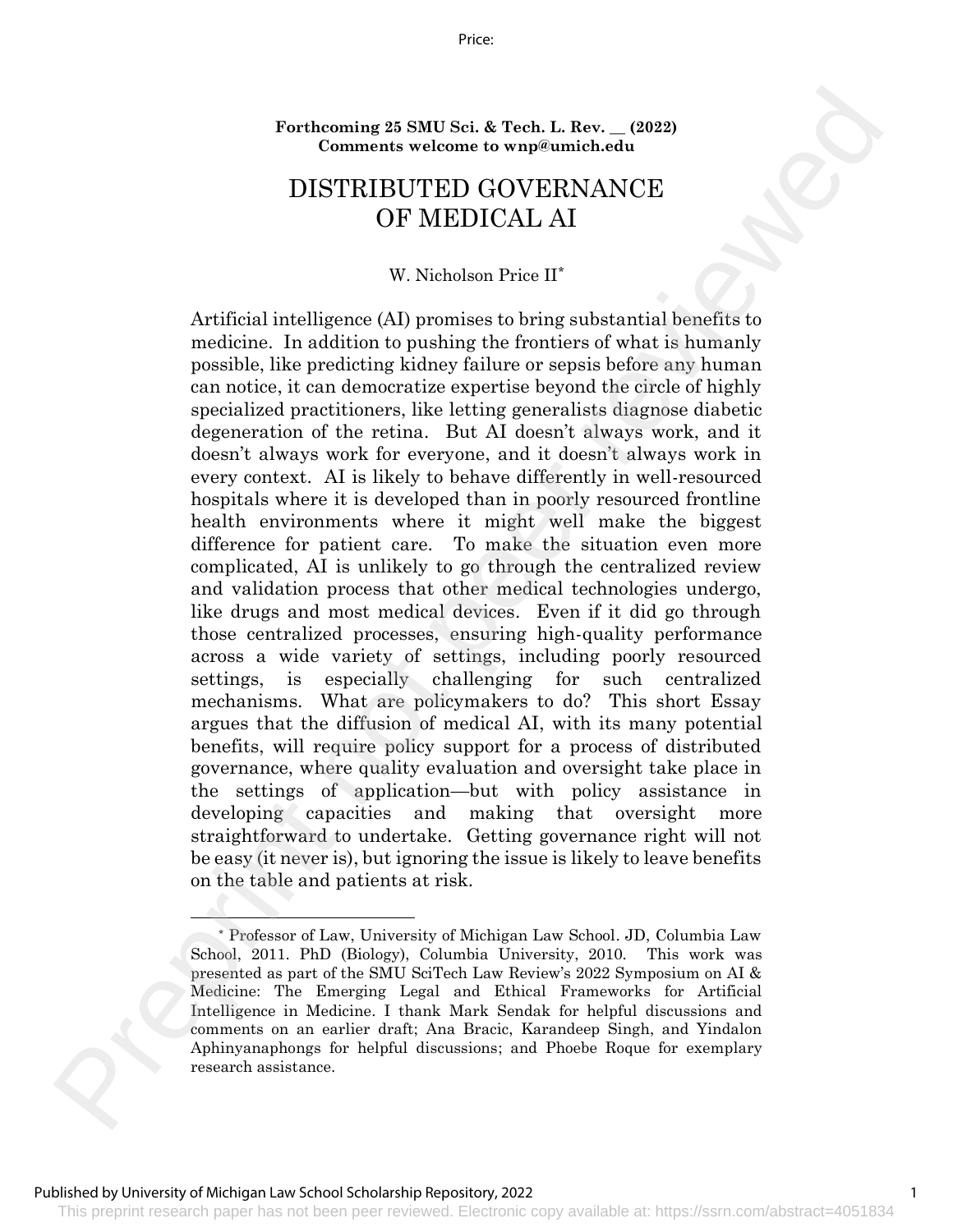### I. THE NEED FOR GOVERNANCE

Why does medical AI require governance? Put plainly, quality, safety, and efficacy are quite difficult to assess. Many health-care  $technologies$  are credence goods,<sup>1</sup> requiring either blind faith in quality (not a great plan) or some form of rigorous, systemic evaluation (a better plan!) because one-off evaluations in the moment don't cut it. AI is very much a credence good.<sup>2</sup> It is novel; it deals in probabilities rather than certainties; and it relies on algorithms that are typically quite opaque, whether because of secrecy, inherent technological limits, or merely their underlying complexity.3 Like any technology involved in medical care, whether AI works is hard knowledge to come by.

And quality concerns are well founded; researchers have demonstrated deep flaws with AI systems, including some in wide use. Sometimes the systems just aren't useful, and sometimes they're actively harmful. Health-care vendor Epic's AI-powered system to predict the risk of sepsis, distributed and used in hospitals around the country, turns out to be a very poor predictor of risk—perhaps because the algorithm used as a predictive variable whether a physician had *already* ordered antibiotics, a typical *response* to sepsis.4 COVID-19 prediction algorithms, developed rapidly and heralded as a success story for quick AI innovation in a global pandemic, turn out not to have performed very well at all and to have made little difference.5 A tool for 2 BISTRIFUTFIO GOVERNMANCE IN MEDICAL A Representation of the system of the system of the system of the system of the system of the system of the system of the system of the system of the system of the system of the syste

<sup>1</sup> Uwe Dulleck, Rudolf Kerschbamer & Matthias Sutter, *The Economics of Credence Goods: An Experiment on the Role of Liability, Verifiability, Reputation, and Competition*, 101 AM. ECON. REV. 526, 526 (2011).

<sup>2</sup> W. Nicholson Price II, *Regulating Black-Box Medicine*, 116 MICH. L. REV. 421, 432 (2017).

<sup>3</sup> *Id.* at 432–37.

<sup>4</sup> Andrew Wong et. al, *External Validation of a Widely Implemented Proprietary Sepsis Prediction Model in Hospitalized Patients* 181 J. AM. MED. INTER. MED. 1065 (2021); Casey Ross, *Epic's Sepsis Algorithm Is Going Off the Rails in the Real World. The Use of These Variables May Explain Why*, STAT (Sept. 27, 2021), https://www.statnews.com/2021/09/27/epic-sepsis-algorithmantibiotics-model/.

<sup>5</sup> *E.g.*, William Douglas Heaven, *Hundreds of AI Tools Have Been Built to*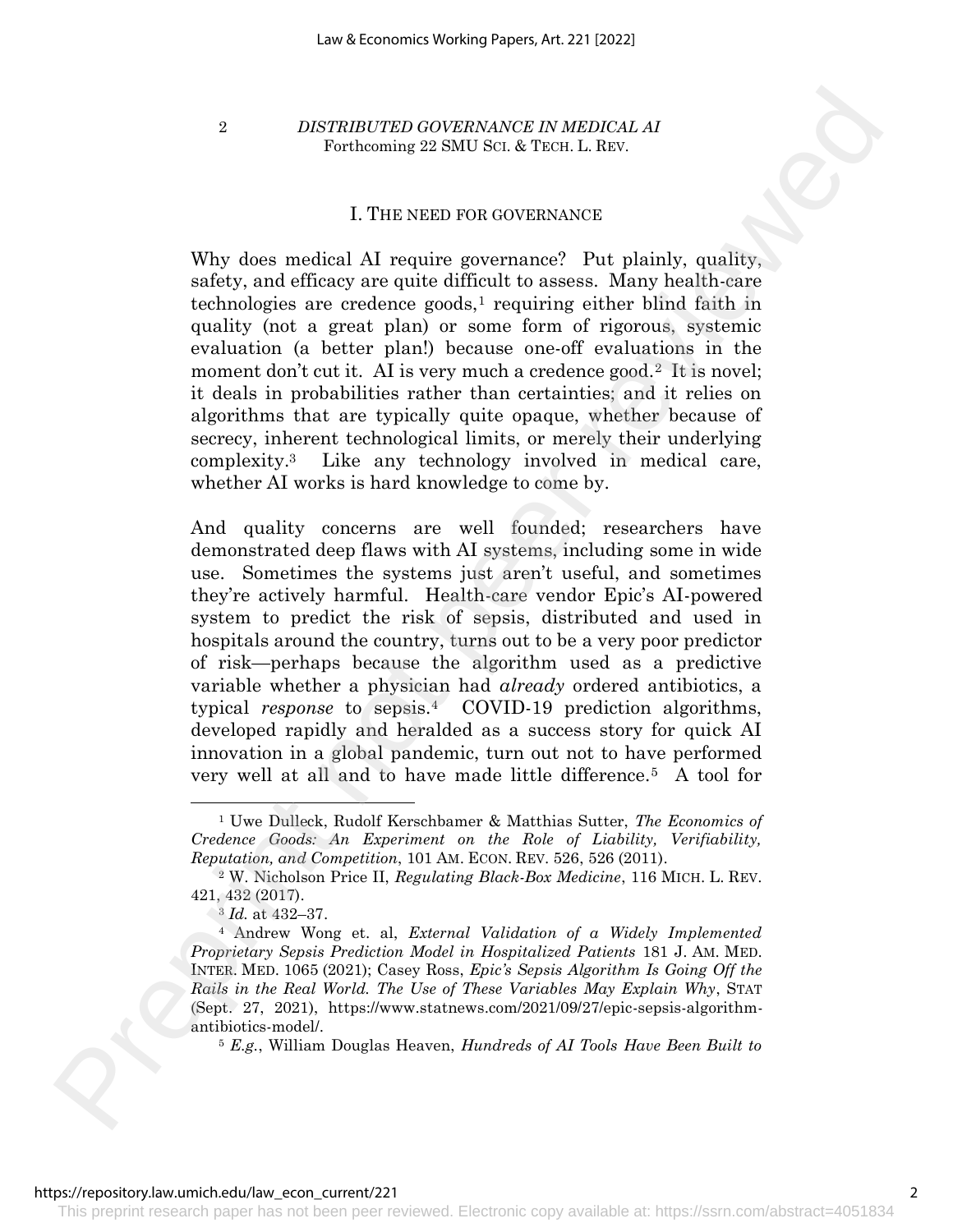analyzing X-rays for pneumonia flopped when it was tested in another hospital (it was relying on X-ray procedural clues rather than actual patient image traits).6 And a tool used by an insurer to allocate care coordinators was shown to be strongly biased against Black patients because of a careless proxy decision made in development.7 AI has a lot of promise—but adopters are right to be cautious, and real governance is required to make sure that the systems being considered actually work in general, work where they are used, and work for the patients and providers in that particular setting. DESTRUITED GOVERNMANT IN MEDICAL AT  $\sim$  KW (1981). Th[e](http://www.imdrf.org/docs/imdrf/final/technical/imdrf-tech-131209-samd-key-definitions-140901.pdf)refore is [t](https://www.technologyreview.com/2021/07/30/1030329/machine-learning-ai-failed-covid-hospital-diagnosis-pandemic/)he state of the state of the state of the state of the state of the state of the state of the state of the state of the state of the state of the state of

#### <span id="page-3-0"></span>II. THE LIMITS OF CENTRALIZED REGULATION

The default turn for regulation of new medical technologies is to FDA. The agency regulates drugs and medical devices, and software—including AI software—is explicitly within the bounds of regulated "medical devices"<sup>8</sup> (or, at least, may be9), whether embedded in other devices (Software *in* a Medical Device or SiMD) or on its own (Software *as* a Medical Device, or SaMD).10 FDA

<sup>6</sup> W. Nicholson Price II, Rachel E. Sachs & Rebecca S. Eisenberg, *New Innovation Models in Medical AI,* XX WASH U. L. REV (forthcoming 2022) (manuscript at 44–45) (on file with author).

<sup>7</sup> Ziad Obermeyer, Brian Powers, Christine Vogeli & Sendhil Mullainathan, *Dissecting Racial Bias in an Algorithm Used to Manage the Health of Populations*, 366 SCI. 447 (2019); *see also* Jenna Wiens, W. Nicholson Price II & Michael W. Sjoding, *Diagnosing Bias in Data-Driven Algorithms for Healthcare*, 26 NATURE MED. 22 (2020) (responding to Obermeyer et al.).

<sup>8</sup> Barbara Evans & Frank A. Pasquale, *Product Liability Suits for FDA-Regulated AI/ML Software*, *in* THE FUTURE OF MEDICAL DEVICE REGULATION: INNOVATION AND PROTECTION (I. Glenn Cohen, Timo Minssen, W. Nicholson Price II, Christopher Robertson & Carmel Shachar eds., forthcoming 2022) (manuscript at 2–3) (on file with author).

<sup>9</sup> *Id.*; *see also* Nathan Cortez, *Substantiating Big Data in Health Care*, 14 I/S: J. L. & POL'Y INFO. SOC'Y, 61, 72–81 (2017).

<sup>10</sup> *See Software as a Medical Device (SaMD): Key Definitions*, International Medical Device Regulators Forum ("IMDFR") (Dec. 19, 2013), http://www.imdrf.org/docs/imdrf/final/technical/imdrf-tech-131209-samd-key-

#### Published by University of Michigan Law School Scholarship Repository, 2022

This preprint research paper has not been peer reviewed. Electronic copy available at: https://ssrn.com/abstract=4051834

3

*Catch Covid. None of Them Helped*, MIT TECH. REV. (July 30, 2021) https://www.technologyreview.com/2021/07/30/1030329/machine-learning-aifailed-covid-hospital-diagnosis-pandemic/; Jordana Cepelewicz, *The Hard* 

*Lessons of Modeling the Coronavirus Pandemic*, QUANTA MAG. (Jan. 28, 2021) https://www.quantamagazine.org/the-hard-lessons-of-modeling-thecoronavirus-pandemic-20210128/.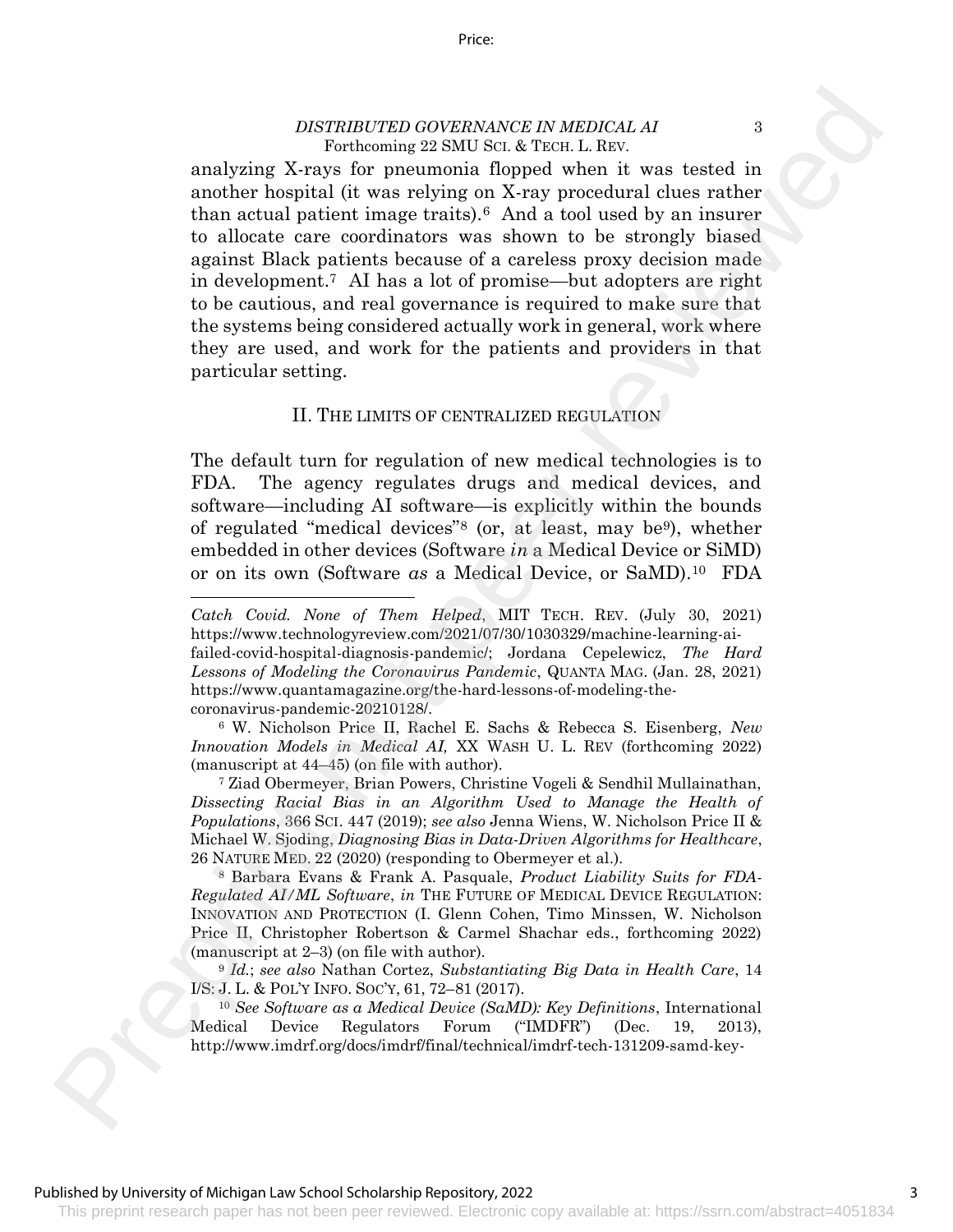regulates (or at least can regulate) software via the familiar Class I-II-III risk-based categorization of medical devices, with scrutiny titrated to risk.11 This process is meant to ensure that medical devices are safe and effective before entering into commerce and then into practice—but the process has severe limitations on how well it can govern the quality of the broad sweep of AI products developed and used today.

# *A. What does FDA see?*

The first problem is one of coverage: Many AI systems in development or already in use have not gone through FDA review of any kind, and many likely never will. As I have written with Rachel Sachs and Rebecca Eisenberg, there is substantial user innovation in the space of medical AI, where health systems, hospitals, and insurers are developing AI systems for use within their own walls.12 AI innovation is well within the capacity of many well-resourced actors in this space, in a way that the development of novel drugs or complex physical medical devices, for instance, may not be.13 Academic medical centers have developed in-house predictors for the likelihood of sepsis,<sup>14</sup> hospital systems have developed AI systems to model patient flow (and, 4 *BESTIMITERS GEUERANANCE IN MERCHA. A*<br>regulate for all converting 220 MBMANCE IN MERCHA. A<br>regulate for all cases results of a set of a set of a set of a set of a<br>straight converting in the form of the change of a set

definitions-140901.pdf; "*Software as a Medical Device": Possible Framework for Risk Categorization and Corresponding Considerations*, IMDFR (Sept. 18, 2014), http://www.imdrf.org/docs/imdrf/final/technical/imdrf-tech-140918-samd-

framework-risk-categorization-141013.pdf; *Global Approach to Software as a Medical Device*, FDA (Dec. 6, 2017) https://www.fda.gov/medicaldevices/software-medical-device-samd/global-approach-software-medical-device (adopting IMDFR's regulatory framework).

<sup>11</sup> *Classify Your Medical Device*, FDA (Feb. 7, 2020), https://www.fda.gov/medical-devices/overview-device-regulation/classify-yourmedical-device.

<sup>12</sup> Price, Sachs & Eisenberg, *supra* note 6.

<sup>13</sup> *Id.* at 7–8. Notably, health systems have begun developing the capacity to manufacture drugs, though so far their efforts are entirely focused on generic manufacturing and not developing new products. *See*, *e.g.*, CIVICARX, https://civicarx.org/ (last visited Feb. 19, 2022) (describing a collaborative generic drug manufacturing initiative undertaken by health systems).

<sup>14</sup> *See, e.g*., Mark Sendak et al., *Real-World Integration of a Sepsis Deep Learning Technology into Routine Clinical Care: Implementation Study,* 8 JMIR MED. INFORM. 1 (2020) (discussing Duke Health's Sepsis Watch program).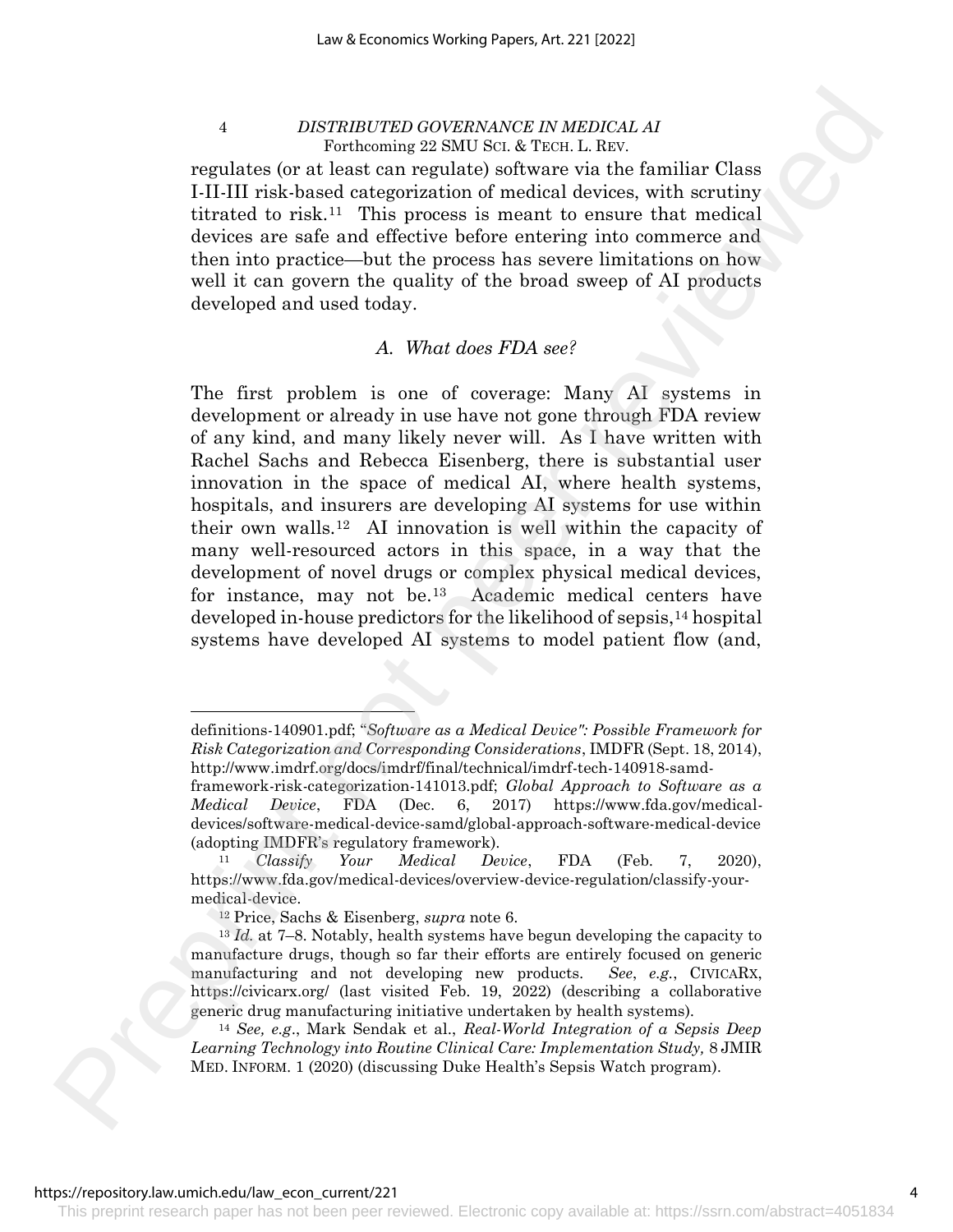accordingly, resource allocation),<sup>15</sup> and insurers have developed models to allocate care coordinators to reduce costs.16 These user innovations are very unlikely to see any sort of formal FDA review for multiple reasons, including FDA's long-time exercise of enforcement discretion over laboratory-developed tests,<sup>17</sup> the exclusion of many clinical decision support software products (CDS) from the definition of medical devices under the 21st Century Cures Act,<sup>18</sup> and potentially other jurisdictional issues.<sup>19</sup> These systems are already being used. And they undoubtedly have quality problems—indeed, multiple examples of quality failures described above were in-house systems. But FDA does not review them, at least not typically.<sup>20</sup> DESTRIFTED GOVERNANCE IN MEDICAL AT A received in Four Lines. The matrix is considered to the same reviewed in the same reviewed in the same results of the same results of the same results of the same results of the same

On a broader scale, AI products are being embedded within electronic health record (EHR) systems that are then distributed

<sup>15</sup> *See, e.g.*, Michael Thompson, *New Ways to Improve Hospital Flow with Predictive Analytics* (March 2019), https://www.slideshare.net/healthcatalyst1/new-ways-to-improve-hospital-flowwith-predictive-analytics (outlining Cedar-Sinai Medical Center's AI tool that aims to reduce capacity strain by predicting patient census).

<sup>16</sup> Obermeyer, Powers, Vogeli & Mullainathan, *supra* note 7, at 447 ("Large health systems and payers rely on this algorithm to target patients for 'high-risk care management' programs. These programs seek to improve the care of patients with complex health needs by providing additional resources, including greater attention from trained providers, to help ensure that care is well coordinated. Most health systems use these programs as the cornerstone of population health management efforts, and they are widely considered effective at improving outcomes and satisfaction while reducing costs.").

<sup>17</sup> Price, Sachs & Eisenberg, *supra* note 6, at 26; *see also* FDA, *Draft Guidance for Industry, Food and Drug Administration Staff, and Clinical Laboratories, Framework for Regulatory Oversight of Laboratory Developed Tests (LDTs)*, at 5–7 (Oct. 2014); FDA, *Discussion Paper on Laboratory Developed Tests (LDTs)*, at 4–5 (Jan. 2017).

<sup>18</sup> 21st Century Cures Act, Pub. L. 114–255 §3060, 130 Stat. 1033, 1130–33 (2016), codified at 21 U.S.C. § 360.

<sup>19</sup> Price, Sachs & Eisenberg, *supra* note 6, at 22 ("The FDCA only applies to products that are introduced, delivered, or received in interstate commerce, an important limitation that may exclude many user innovations.") (citing 21 U.S.C. § 331).

<sup>20</sup> This is not to say that FDA is totally uninvolved; at least some developers have had discussions with FDA officials about how to *avoid* FDA review by ensuring sufficient presence of a human in the algorithmic loop to stay within the CDS exclusion of the Cures Act. Price, Sachs & Eisenberg, *supra* note 6, at 25–26.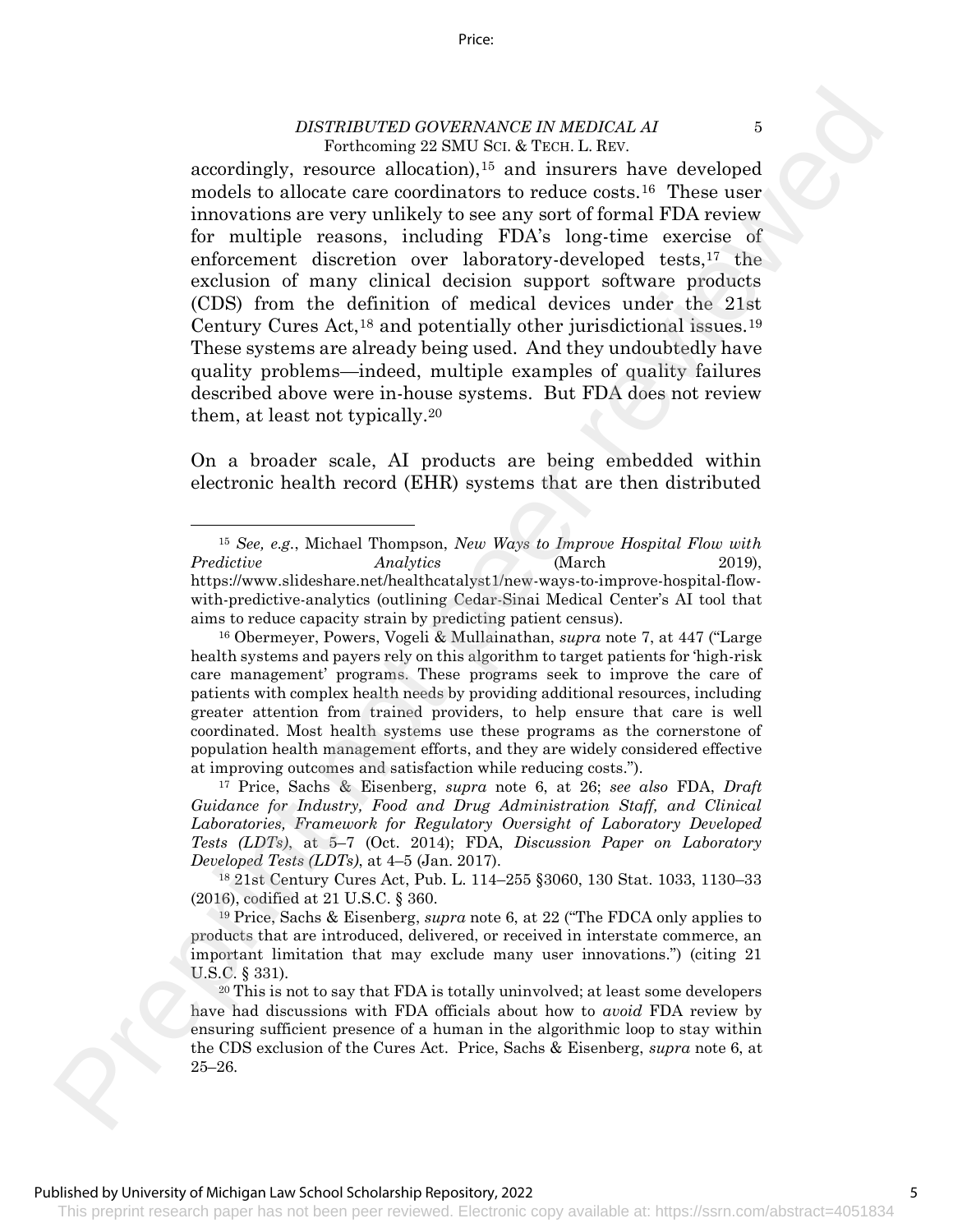to health care providers, sometimes quite broadly.21 Epic, the market leader for EHR systems, has developed several AI-based tools that are integrated into its EHR suites, including some addressing COVID-19 risk and deterioration probability for patients more generally.22 It is also developing a marketplace for developers to interact with its EHR systems.23 Other EHR vendors, such as Cerner, have also developed AI products, though Epic appears to have taken an early lead.24 Although these products are already distributed widely, it appears that no EHRvendor-developed AI systems have gone through FDA premarket review.<sup>25</sup> And they have quality issues, too; a wide-ranging review

<sup>23</sup> Epic, *Epic App Orchard*, https://apporchard.epic.com (last visited Feb. 20, 2022).

<sup>25</sup> In September 2021, the FDA released a list of AI and machine-learning enabled medical devices that have been reviewed and approved for the U.S.

#### https://repository.law.umich.edu/law\_econ\_current/221

<sup>21</sup> *See* Sehj Kashyap, Keith E. Morse, Birju Patel & Nigam H. Shah, *A Survey of Extant Organizational and Computational Setups for Deploying Predictive Models in Health Systems*, 28 J. AM. MED. INFORM. ASSOC. 2445 (2021).

<sup>22</sup> Epic integrated EHR systems into its COVID-19 prediction models–– models that are used to determine an individual's likelihood of testing positive for COVID-19 as well as their likelihood of needing critical care after testing positive (*e.g.*, the Deterioration Index). Alicia Reale-Cooney, *COVID-19 Risk Model Developed by Cleveland Clinic Now Available to Health Systems Around the World Through Epic*, CLEVELAND CLINIC (Nov. 29, 2020), https://newsroom.clevelandclinic.org/2020/11/09/covid-19-risk-model-developedby-cleveland-clinic-now-available-to-health-systems-around-the-world-throughepic/; *Epic AI Helps Clinicians Predict When COVID-19 Patients Might Need Intensive Care*, EPIC (May 18, 2020), https://www.epic.com/epic/post/epic-aihelps-clinicians-predict-covid-19-patients-might-need-intensive-care. Prior to the pandemic, Epic produced SlicerDicer, an AI-based tool that "allows a provider to tap into patient data to investigate clinical conjectures or make new discoveries about patient populations." Christina DuVernay, *SlicerDicer Reveals Practice-Based Data*, JoHNS HOPKINS MEDICINE (Aug. 31, 2017), https://www.hopkinsmedicine.org/office-of-johns-hopkins-physicians/bestpractice-news/slicerdicer-reveals-practice-based-data. Epic is also currently developing an EHR document assistant that would enable AI to transcribe 6 **IDENTIFY (2019)** *DENTIFY (2019) DENTIFY (2019) DENTIFY (2019) DENTIFY (2019)* **Example 2 Example 2 Example 2 Example 2 Example 2 Example 2 Example 2 Example 2 Example 2 Example 2 Example 2**

patient-clinical interactions. Christopher Jason, *Epic in Process of Developing AI EHR Documentation Assistant*, EHR INTELLIGENCE (Feb. 21, 2021), https://ehrintelligence.com/news/epic-in-process-of-developing-ai-ehrdocumentation-assistant.

<sup>24</sup> Christopher Jason, *Epic Systems, Cerner Lead EHR Vendors in AI Development*, EHR INTELLIGENCE (May 12, 2020), https://ehrintelligence.com/news/epic-systems-cerner-lead-ehr-vendors-in-aidevelopment.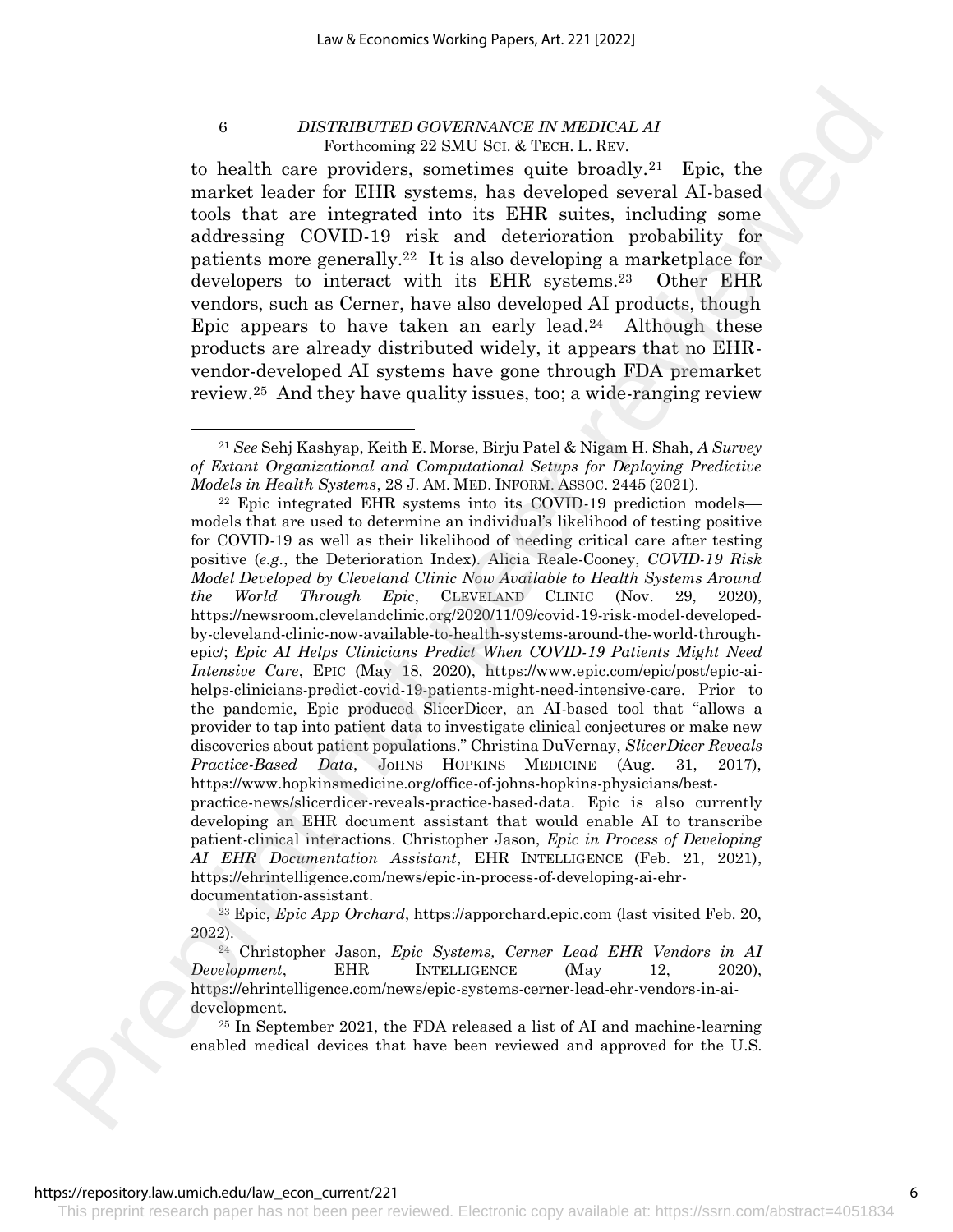Price:

found problems in many of Epic's AI products, <sup>26</sup> and another documented problems with its model reporting guidelines.<sup>27</sup>

Overall, then, a substantial fraction of AI products already being used in care settings do not appear to pass through centralized, national-level review for safety and efficacy.<sup>28</sup> And this lack of governance isn't because the products are great. But limited scope of FDA review isn't the only problem of centralized governance.

# *B. What can FDA do?*

The second problem is more systematic: Even for those AI products that do go through FDA review, that review only addresses a subset of the issues for which governance is necessary.

A burgeoning literature addresses the limitations of FDA review for AI products writ large. For instance, the vast majority of AI products that have received some sort of FDA marketing authorization have gone through the 510(k) clearance process rather than a full approval.<sup>29</sup>  $510(k)$  clearance requires DESTRUITED GOVERNANCE IN MEDICAL AT  $\sim$  Freedom and predic[t](https://www.engage.hoganlovells.com/knowledgeservices/news/fda-launches-list-of-ai-and-machine-learning-enabled-medical-devices)io[n](https://www.engage.hoganlovells.com/knowledgeservices/news/fda-launches-list-of-ai-and-machine-learning-enabled-medical-devices)s in many of Eqs. Statistical Predictions and another performed probabilities and another become for the performance of the prediction and the statistical Pre

<sup>26</sup> Ross, *supra* note 4.

market. The list does not include any products by Epic or Cerner. *Artificial Intelligence and Machine Learning (AI/ML)-Enabled Medical Devices*, FDA (Sept. 22, 2021), https://www.fda.gov/medical-devices/software-medical-devicesamd/artificial-intelligence-and-machine-learning-aiml-enabled-medical-

devices ; *see also* Jodi K. Scott, Kristin Zielinski Duggan, Lina Kontos, Suzanne Levy Friedman & Kelliann Payne, *FDA Launches List of AI and Machine Learning-Enabled Medical Devices*, HOGAN LOVELLS (Sep. 23, 2021), https://www.engage.hoganlovells.com/knowledgeservices/news/fda-launcheslist-of-ai-and-machine-learning-enabled-medical-devices.

<sup>27</sup> Jonathan H. Lu et al., *Low Adherence to Existing Model Reporting Guidelines by Commonly Used Clinical Prediction Models*, MEDRXIV 2021.07.21.21260282,

https://www.medrxiv.org/content/10.1101/2021.07.21.21260282v1 (Jul. 21, 2021),

<sup>28</sup> FDA review is not the only form of such review; insurers also sometimes play a quality-review function—but appear not to be playing such a role here. Price, Sachs & Eisenberg, *supra* note 6, at 40.

<sup>29</sup> Charlotte Tschider, *Medical Device Artificial Intelligence: The New Tort Frontier e*, 46 BYU L. REV. 1551, 1597 (2021). The minority that have not gone through the 510(k) process have been *de novo* classified as Class I and II devices rather than undergoing the full Class III premarket approval process. Medical

This preprint research paper has not been peer reviewed. Electronic copy available at: https://ssrn.com/abstract=4051834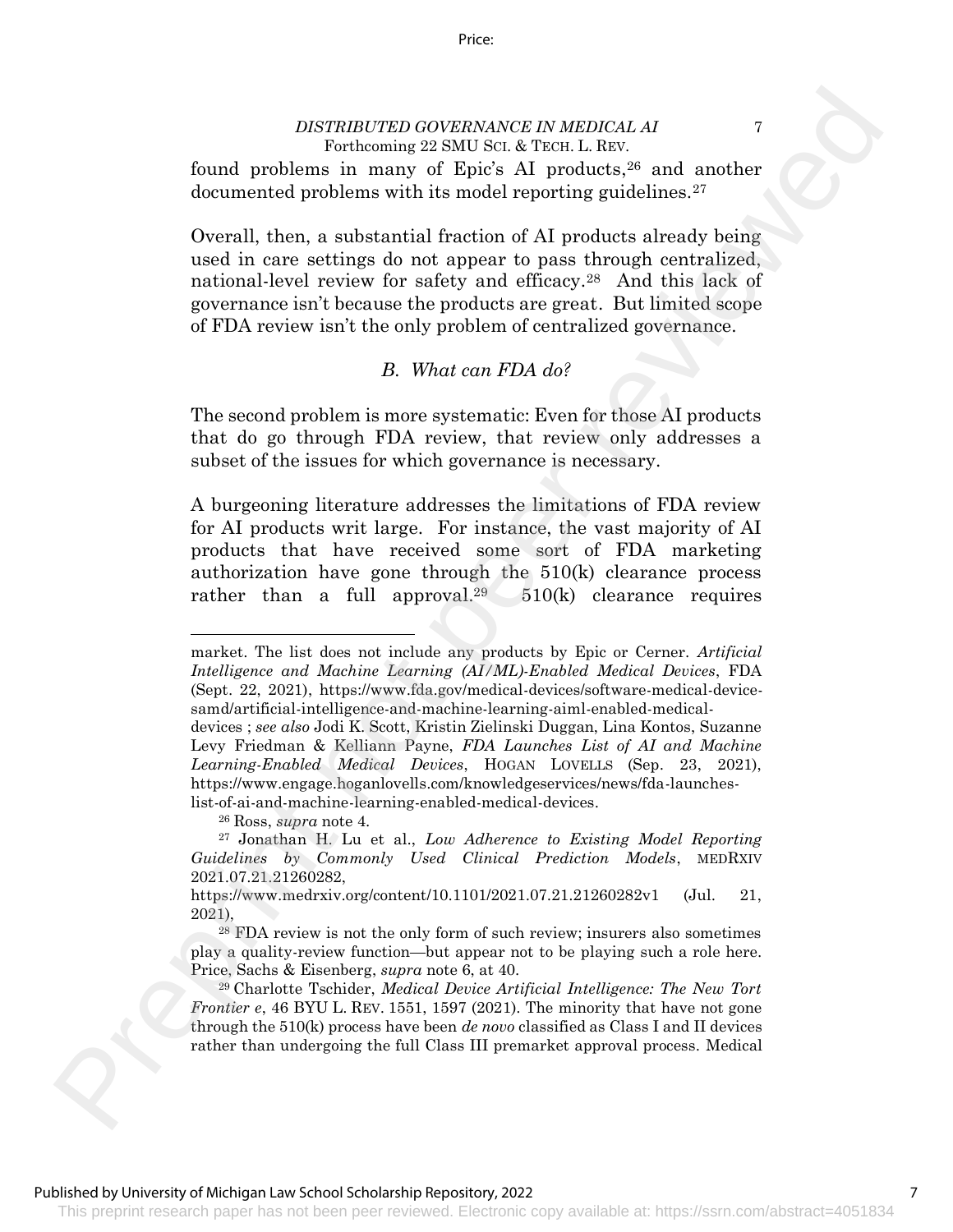demonstrating substantial equivalence to a product that is already marketed,<sup>30</sup> and FDA has made clear that an AI product can be demonstrated to have substantial equivalence to an already approved non-AI product. <sup>31</sup> But the "substantial equivalence" standard has long been criticized for insufficient rigor.32 Such arguments apply in the context of AI systems as well.33 Critiques also note FDA's potential deficit in terms of AI-expert personnel<sup>34</sup> (a deficit FDA is trying to remedy<sup>35</sup>) and raise the challenges of regulating products that can and potentially should be updated

Device De Novo Classification Process, 86 Fed. Reg. 54, 826 (Oct. 5, 2021) (to be codified at 21 C.F.R. pt. 860); *see also The De Novo Pathway: What Has Changed in 10 Years?,* GUIDED SOLUTIONS (Aug. 19, 2019), https://www.guidedsolutions.co.uk/blog/the-de-novo-pathway/.

<sup>30</sup> *Premarket Notification 510(k)*, FDA (March 13, 2020), https://www.fda.gov/medical-devices/premarket-submissions/premarketnotification-510k#se.

<sup>31</sup> *See How FDA Regulates Artificial Intelligence in Medical Products,* PEW TRUSTS (Aug. 15, 2021) https://www.pewtrusts.org/en/research-andanalysis/issue-briefs/2021/08/how-fda-regulates-artificial-intelligence-inmedical-products.

<sup>32</sup> Jeffrey K. Shapiro, *Substantial Equivalence Premarket Review: The Right Approach for Most Medical Devices*, 69 FOOD & DRUG L.J. 365, 365 (defending the substantial equivalence standard but acknowledging that it "is frequently compared unfavorably to [pre-market] approval as a means of establishing the safety and effectiveness of new devices, as an affront to the original intent of the Medical Device Amendments of 1976 (MDA), and as a "regulatory loophole" that should be scrapped or, if that is not practical, at least limited to the extent possible.") (internal citations omitted). Indeed, the Supreme Court has recognized the difference in rigor between approval and clearance, finding that approval preempts state tort litigation for certain types of defect, while clearance does not. *Riegel v. Medtronic, Inc*., 552 U.S. 312 (2008); *see also* Tschider*, supra*  note 27, at 1597. S **PREMIUS THE CONSULTER CONSULTANT AN ARTERIC LEARN 1.** Th[e](https://www.mobihealthnews.com/news/commissioner-hahn-fda-hiring-more-data-experts-help-healthcare-unleash-power-data)re is the set of the set of the set of the set of the set of the set of the set of the set of the set of the set of the set of the set of the set of the set of t

<sup>33</sup> Soleil Sha & Abdul El-Sayed, *The FDA Should Better Regulate Medical Algorithms*, SCI. AM. (Oct. 7, 2021) https://www.scientificamerican.com/article/the-fda-should-better-regulatemedical-algorithms/ .

<sup>34</sup> Tschider, *supra* note 27, at 1586 ("To what degree FDA personnel or panel members actually provide expert direction in this [pre-market approval] review process is unknown, though facially it seems unlikely that personnel and panel members are equipped to review software design and anticipate real patient risks for new software technology like AI from a position of deep expertise.").

<sup>35</sup> Dave Muoio, *Commissioner Hahn: FDA Hiring More Data Experts to Help Healthcare 'Unleash the Power of Data*', MOBI HEALTH NEWS (Oct. 12, 2020), https://www.mobihealthnews.com/news/commissioner-hahn-fda-hiring-moredata-experts-help-healthcare-unleash-power-data.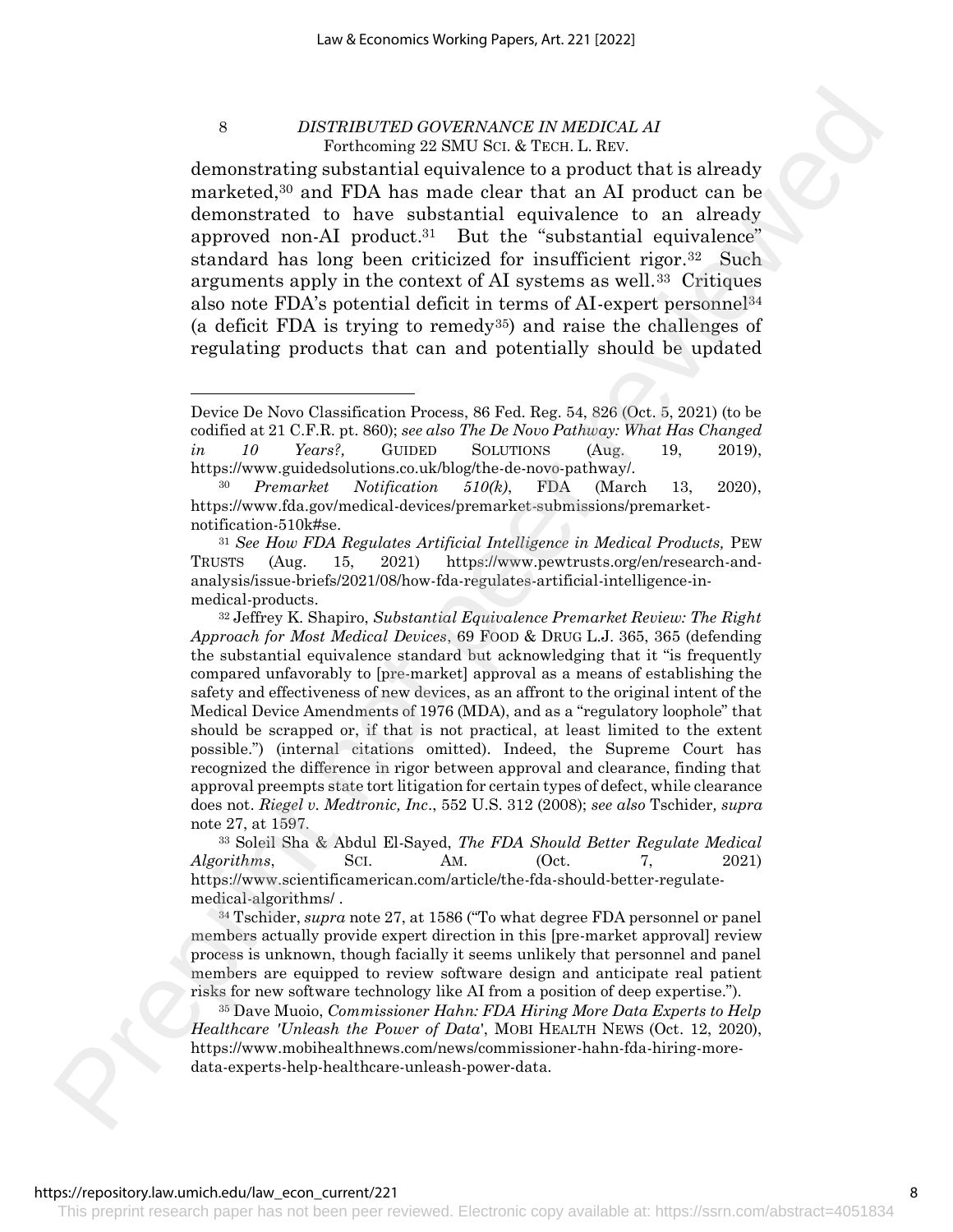relatively frequently as new data and performance metrics become available.<sup>36</sup> Some note the challenge of regulating systems incorporating AI as whole systems, rather than trying to focus on the algorithm itself.37 And finally, the set of entities with the resources and capabilities of taking an AI system through the FDA evaluation process is itself limited—especially given uncertainty about payment and reimbursement mechanisms<sup>38</sup>—impacting who is able to innovate effectively if the default model runs through FDA.<sup>39</sup>

Even setting aside the questions about how to get centralized governance functioning well in the first place, centralized governance can only do so much for AI systems that frequently need to be adapted and responsive to local environments.40 Some products might reasonably expect to work the same essentially irrespective of context; whether a retina shows signs of diabetic retinopathy when examined through a uniform camera system *hopefully* doesn't change depending on whether that system is used in an academic medical center in Boston or a clinic in Alabama.<sup>41</sup> Other systems that similarly rely on measurements expected to be universally applicable might fit well into a centralized, national (or international) regulatory paradigm, whether those systems calculate heart volumes using machine learning,  $42$  identify DESTRUITERED GOVERNANCE IN MEDICAL AT  $\alpha$ <br>
relatively frequencily as new dial and performance onciries boostness<br>
reviewed as a set of set of the change of regularity as yssemation<br>
incorrecting Ad as what a system, rath

<sup>41</sup> *See* Michael D. Abràmoff, Philip T. Lavin, Michele Birch, Nilay Shah & James C. Folk, *Pivotal Trial of an Autonomous AI-based Diagnostic System for Detection of Diabetic Retinopathy in Primary Care Offices*, NPJ DIGIT. MED., Aug. 28, 2018, at 1.

<sup>36</sup> *Id.* 

<sup>37</sup> *See* Sara Gerke, Boris Babic, Theodoros Evgeniou & I. Glenn Cohen, *The Need for a System View to Regulate Artificial Intelligence/Machine Learningbased Software as Medical Device*, NPJ DIGIT. MED., April 7, 2020, at 1.

<sup>38</sup> *See* Price, Sachs & Eisenberg, *supra* note 6, at \_\_.

<sup>39</sup> *See* Price, *supra* note 2, at 452–53.

<sup>40</sup> *See* Mark Sendak et al., *Machine Learning in Health Care: A Critical Appraisal of Challenges and Opportunities*, 7 eGEMS 1, 2, http://doi.org/10.5334/egems.287 (2019) ("Personalized medicine will require mass customization of models that are trained and re-calibrated at the hospital and cohort level. Modern machine learning techniques focus on generalization beyond a training dataset, not on generalization to different sites.")

<sup>42</sup> *See* Akhil Narang et. al, *Machine Learning Based Automated Dynamic Quantification of Left Heart Chamber Volumes*, 20 EUR. HEART J. 541 (2018)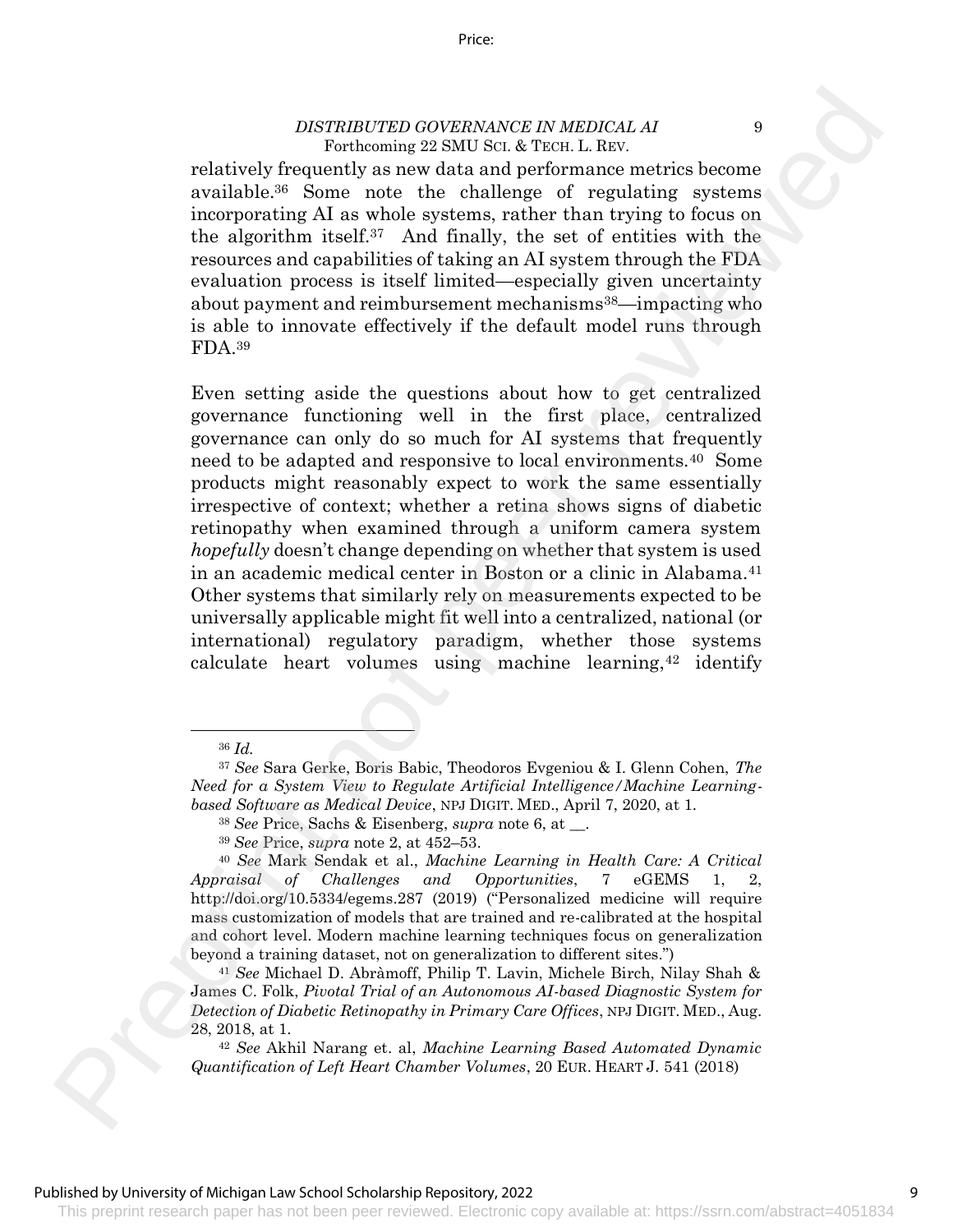cerebral hemorrhage on CT scans,<sup>43</sup> or perform other presumably generalizable tasks. (I say "might" because differences in how data are recorded and processed or underlying populations could still limit widespread applicability.44)

On the other hand, many systems are inherently quite hard to generalize. Most obviously, systems that predict or recommend based on site workflow are closely tied to that site—a patient or staff volume predictor may only be applicable to the venue where it was developed.45 Predictors of patient deterioration may not generalize well, whether because of differing patient populations,<sup>46</sup> differing care infrastructure and treatment patterns,<sup>47</sup> or simply differing data infrastructures so that different data are recorded and available for systems to use.48 Predictors of sepsis, for instance, have been quite difficult to generalize across contexts, as have predictions of infection by *Clostridium difficile*. 49 For  $D$ . Interaction of  $D$  and  $\mathbf{X} \propto \mathbf{W}$  and  $\mathbf{X} \propto \mathbf{W}$  are the content of  $\mathbf{X} \propto \mathbf{W}$  and  $\mathbf{X} \propto \mathbf{W}$  are the set of  $\mathbf{X} \propto \mathbf{W}$  and  $\mathbf{X} \propto \mathbf{W}$  are the set of  $\mathbf{X} \propto \mathbf{W}$  an

<sup>48</sup> Price, *supra* note 41, at 100.

<sup>49</sup> Wong et al., *supra* note 4 (finding that Epic's sepsis prediction model correctly identified patients' risk of sepsis only 63% of the time due to hospitals' varying definitions of and billing codes for sepsis); Jeeheh Oh et al., *A Generalizable, Data-Driven Approach to Predict Daily Risk of Clostridium difficile Infection at Two Large Academic Health Centers* 39 INFECTION CONTROL & HOSP. EPIDEMIOLOGY 425, 425 (2018) (finding that institution-specific models for estimating risk for *Clostridium difficile* provide "earlier and more accurate identification of high-risk patients and better targeting of infection prevention strategies" than a one-size-fits-all approach).

<sup>43</sup> *See* Mohammad R. Arbabshirani et. al, *Advanced Machine Learning in Action: Identification of Intracranial Hemorrhage on Computed Tomography Scans of the Head with Clinical Workflow Integration*, NPJ DIGIT. MED., April. 4, 2018, at 1.

<sup>44</sup> The commercially distributed IDx-DR diabetic retinopathy detection system requires a specific camera system for precisely this reason. Digital Diagnostics, *IDx-DR*, https://www.digitaldiagnostics.com/products/eyedisease/idx-dr/ (last visited Feb. 20, 2022).

<sup>45</sup> S*ee, e.g*., Thompson, *supra* note 4.

<sup>46</sup> W. Nicholson Price II, *Contextual Bias and Medical AI*, 33 HARV. J.L. & TECH. 66, 91–94 (2019).

<sup>47</sup> *See id.* at 96–97; *c.f.*, M. Scottie Eliassen, Ashleigh King, Christopher Leggett, Sukdith Punjasthitkul & Jonathan Skinner, *The Dartmouth Atlas of Health Care: 2018 Data Update,* DARTMOUTH ATLAS PROJECT (2021) (providing the latest update in a series dedicated to reporting the variation in care and medical services throughout the United States).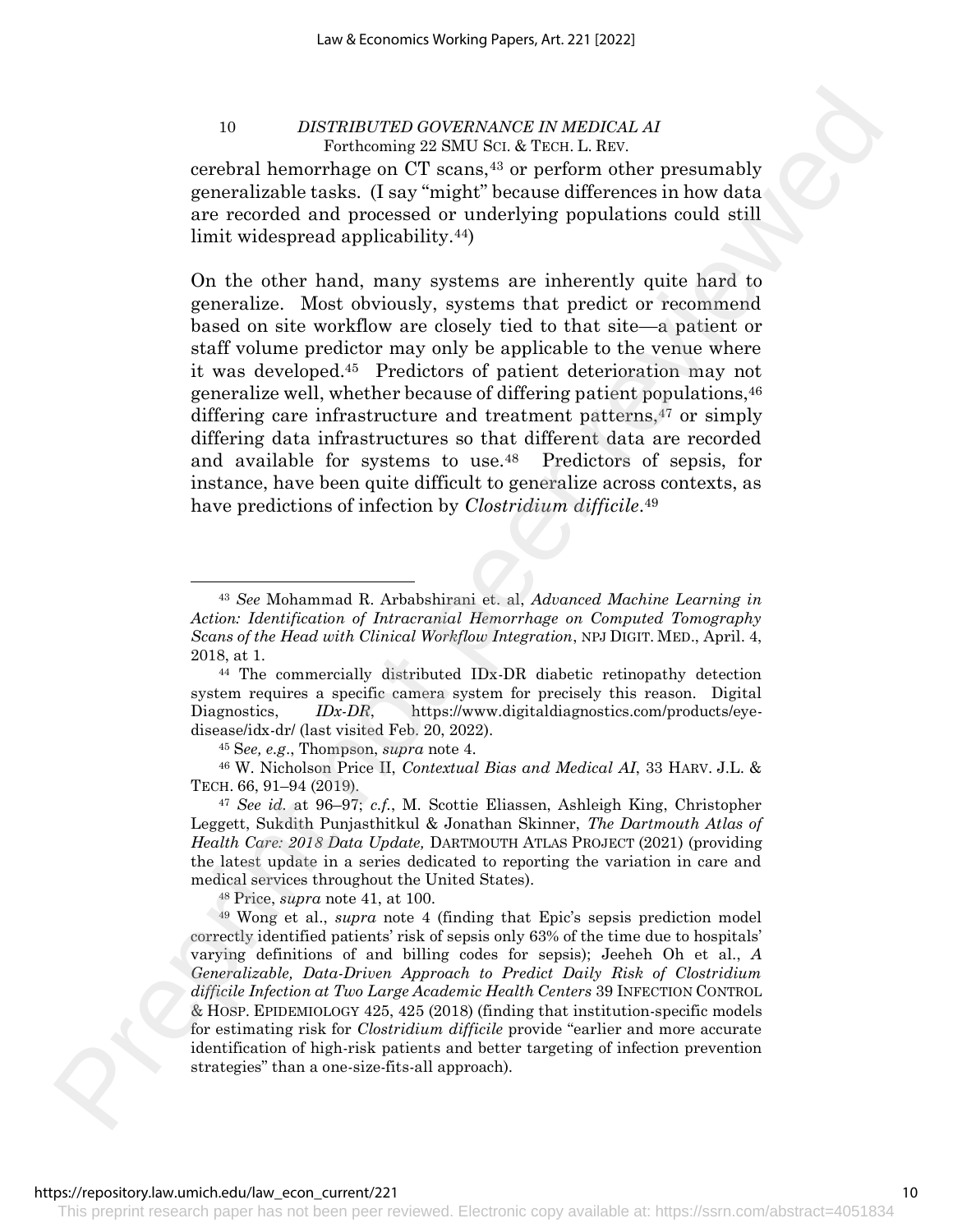It's not always straightforward to figure out which generalizability bucket a particular product will fit into. Looking at skin lesions to identify potential skin cancer seems like it might be generalizable—except that it turns out patient skin color makes a big difference, and dermatological image databases from different places are, you guessed it, very different in patient demographics as well.50 Questions of generalization arise not only across highresource contexts in the U.S. but especially in contexts with different levels of resources (and presumably different care patterns),<sup>51</sup> and of course are likely to be even more prominent in international contexts,<sup>52</sup> though international implications are largely beyond the scope of this piece. DESTRIFTED (GOVERNANCE IN MEDICAL AT (For the basebook of the state of the state of the state of the state of the state of the state of the state of the state of the state of the state of the state of the state of the sta

All of this is not to say that AI systems developed specifically for a particular context can't usefully be applied to other contexts—just that that application can take substantial work and is often not straightforward; more importantly for present purposes, centralized, national-level governance is a poor fit for localized application.

# III. DISTRIBUTED GOVERNANCE

Distributed, localized governance will be an essential complement to national regulators in providing robust oversight for medical AI. That recognition in itself is important; the normal approach to validating biomedical credence goods simply won't cover the gamut

<sup>50</sup> Veronica Rotemberg et al., *A Patient-Centric Dataset of Images and Metadata for Identifying Melanomas Using Clinical Context*, 8 SCI. DATA 34, 41 (2021); *see also* Nicole Westman, *Data Used to Build Algorithms Detecting Skin Disease is Too White*, VERGE (Sept. 23, 2021), https://www.theverge.com/2021/11/9/22770852/data-dermatology-algorithmsskin-tone-ethnicity. *But see* Angela Lashbrook, *AI-Driven Dermatology Could Leave Dark-Skinned Patients Behind*, ATLANTIC (Aug, 16, 2018), https://www.theatlantic.com/health/archive/2018/08/machine-learningdermatology-skin-color/567619/ (citing Haenssle et al.'s study and arguing that, despite its clear racial disparities, machine-learning software could aid marginalized communities that don't have access to a dermatologist and can be

improved over time).

<sup>51</sup> Price, *supra* note 41, at 95–97.

<sup>52</sup> *See* Daniel E. Weissglass, *Contextual Bias, The Democratization of Healthcare, and Medical Artificial Intelligence in Low–and Middle–Income Countries*, BIOETHICS, Aug. 2021, at 1.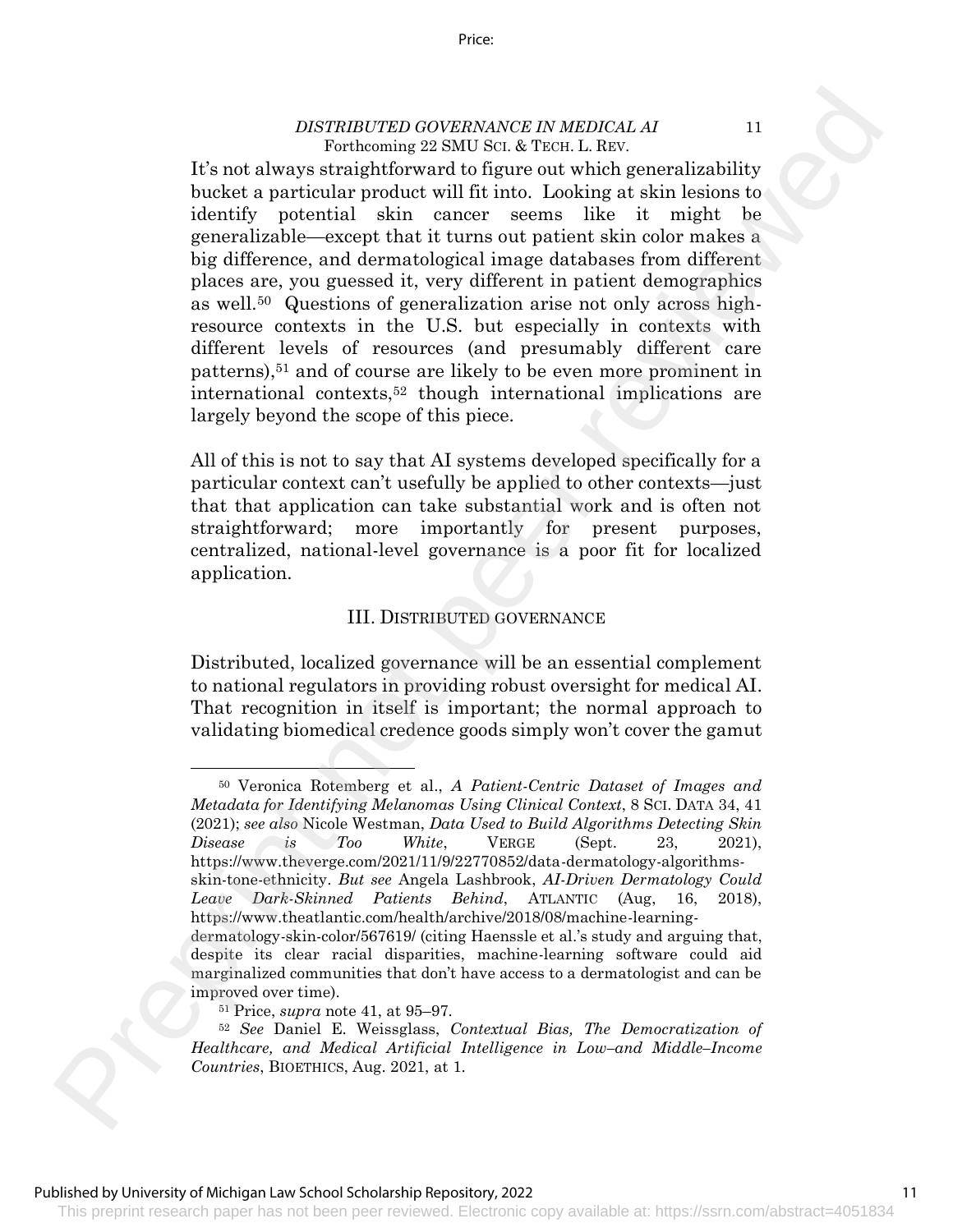of useful medical AI, at least any time in the near future.53 With the need for local governance taken as given for the near term, then, what could such local governance look like?

# *A. Examples of local governance*

One starting point for the normative is the positive; here, some well-resourced health environments are already engaged in organized local governance efforts to validate AI before, during, and after deployment. I focus here on academic medical centers which have the capacity both for in-house development and outsourcing models, with the recognition that governance capabilities and procedures may differ substantially in different contexts.

Duke, for instance, has devoted substantial resources to developing and deploying AI in medical practice.<sup>54</sup> It uses a stage-gate process, where a new AI model needs to move through various procedural steps before implementation. Outcome measures are defined with the input of clinical leaders (that is, what is the algorithm supposed to do in practice), and then performance and improvement targets are set relative to the baseline of standard practice. An algorithm is validated on retrospective data, then on current data while development continues. Once the algorithm is trained, if adequate performance metrics are met, it is integrated into Duke's electronic health records system—but in the background, and with a smaller set of beta testers, who may see 12 *IDENTIFUTED GEUERRANCE IN MEDICAL* A *M*<br>
In the fit are lead in model in the second that a X review Lead and the second the second the second and the second percentation of the model in the model in the second the se

<sup>53</sup> Could we imagine AI engines so powerful, stable, and flexible, that they can be validated at a national level, then deployed locally to integrate into various data ecosystems, collecting and refining data and self-validating through reports to centralized regulators like FDA? Of course! But that healthalgorithmic utopia is a long way off.

It's also worth noting that localized governance is the norm for much of the *rest* of medical practice, such as physician oversight or hospital safety. Biomedical technologies have typically been treated differently, as described above.

<sup>54</sup> All details in this paragraph are taken from a video interview with Mark Sendak, Population Health & Data Science Lead, Duke Institute for Health Innovation, November 3, 2021; *see also* Duke AI Health, *Algorithm-Based Clinical Decision Support (ABCDS) Oversight*, https://aihealth.duke.edu/algorithm-based-clinical-decision-support-abcds/ (last visited Feb. 20, 2022).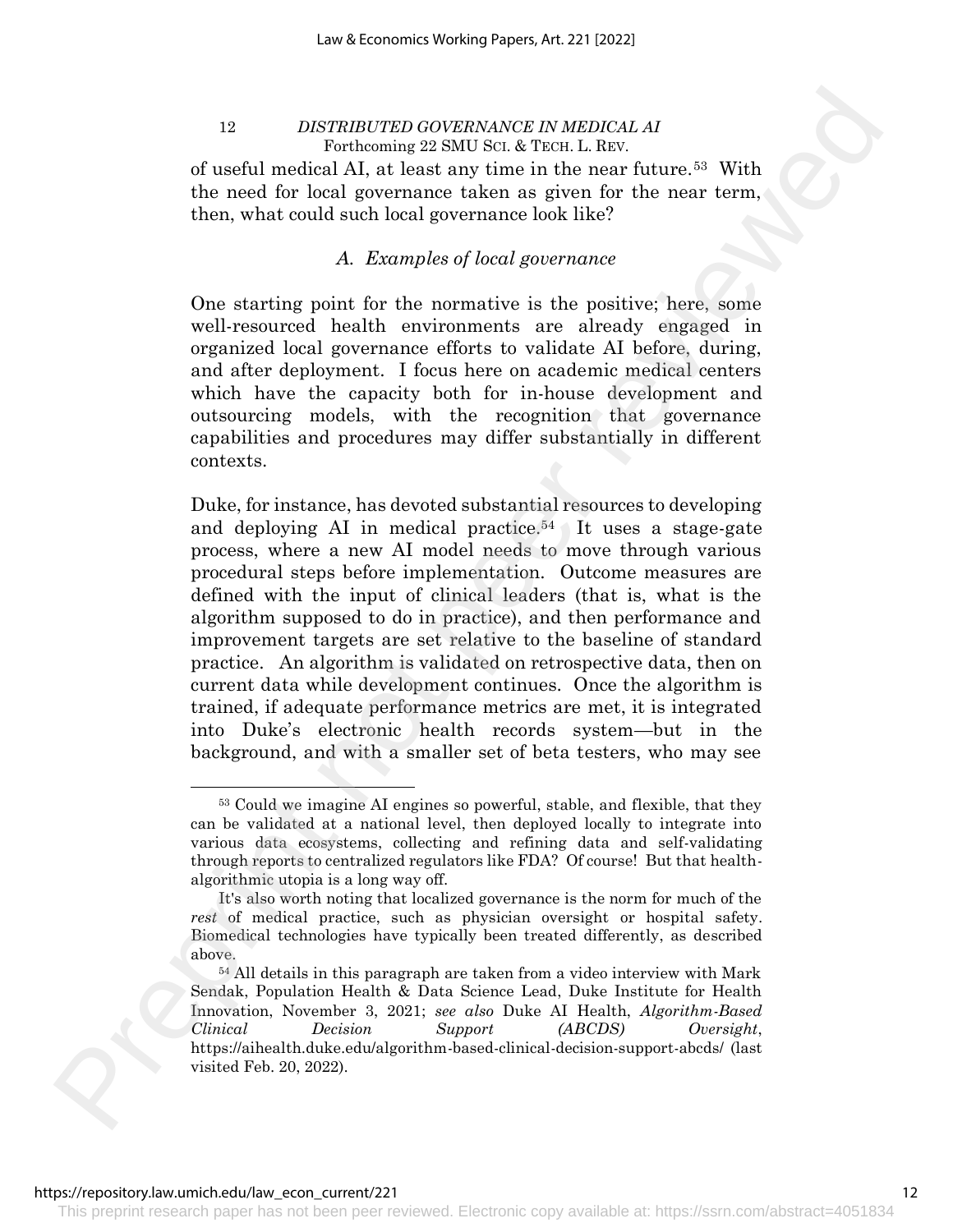delayed results rather than real-time data and who do not use the algorithm to alter patient care. This period is used to both evaluate performance and determine what effective integration into the real clinical workflow would require. If a model passes this background beta testing, it is evaluated in a prospective study, and only after passing that can be considered for integration into routine care. At each stage, the process involves IT, individuals trained in technical evaluation and data analysis (such as the Duke Institute for Health Innovation<sup>55</sup>), and a set of clinical stakeholders across clinical departments: end users who will need to buy into the new technology, clinical leadership (including both nursing and physician staff), and operational leadership. DESTRIFTED GOVERNMATIC IN MEDICAL To the control of the present of the system of the control of the system of the control of the control of the control of performance and delectrointy cancel and the preformance and delect

The University of Michigan has a similar governance process in substantive terms, but processes initiatives through the Clinical Informatics Committee.56 The Committee includes academics, care providers, and other professionals. Its membership includes informatics representatives from physicians, pathology, nursing, and research; it also includes several representatives from Health IT and Learning Health Systems and adds guests and ad hoc members as needed. The Committee evaluates requests and suggestions for models to incorporate, and similarly runs them as background models for at least six months, after which decisions are made about potential integration into clinical workflow.

New York University's Langone Medical Center takes a more siloed approach: it has an in-house team, conceived of as part of the IT department but including researchers and clinical staff, that develops and deploys models, including the process of evaluating model performance and clinical workflow integration.<sup>57</sup>

<sup>55</sup> Duke Institute for Health Innovation, https://dihi.org (last visited Feb. 25, 2022).

<sup>56</sup> All details in this paragraph are taken from a video interview with Karandeep Singh, Chair, Michigan Medicine Clinical Intelligence Committee, Oct. 26, 2021.

<sup>57</sup> NYU Langone Health Center for Healthcare Innovation and Delivery Science, *Predictive Analytics and Machine Learning*, https://med.nyu.edu/centers-programs/healthcare-innovation-deliveryscience/predictive-analytics-unit.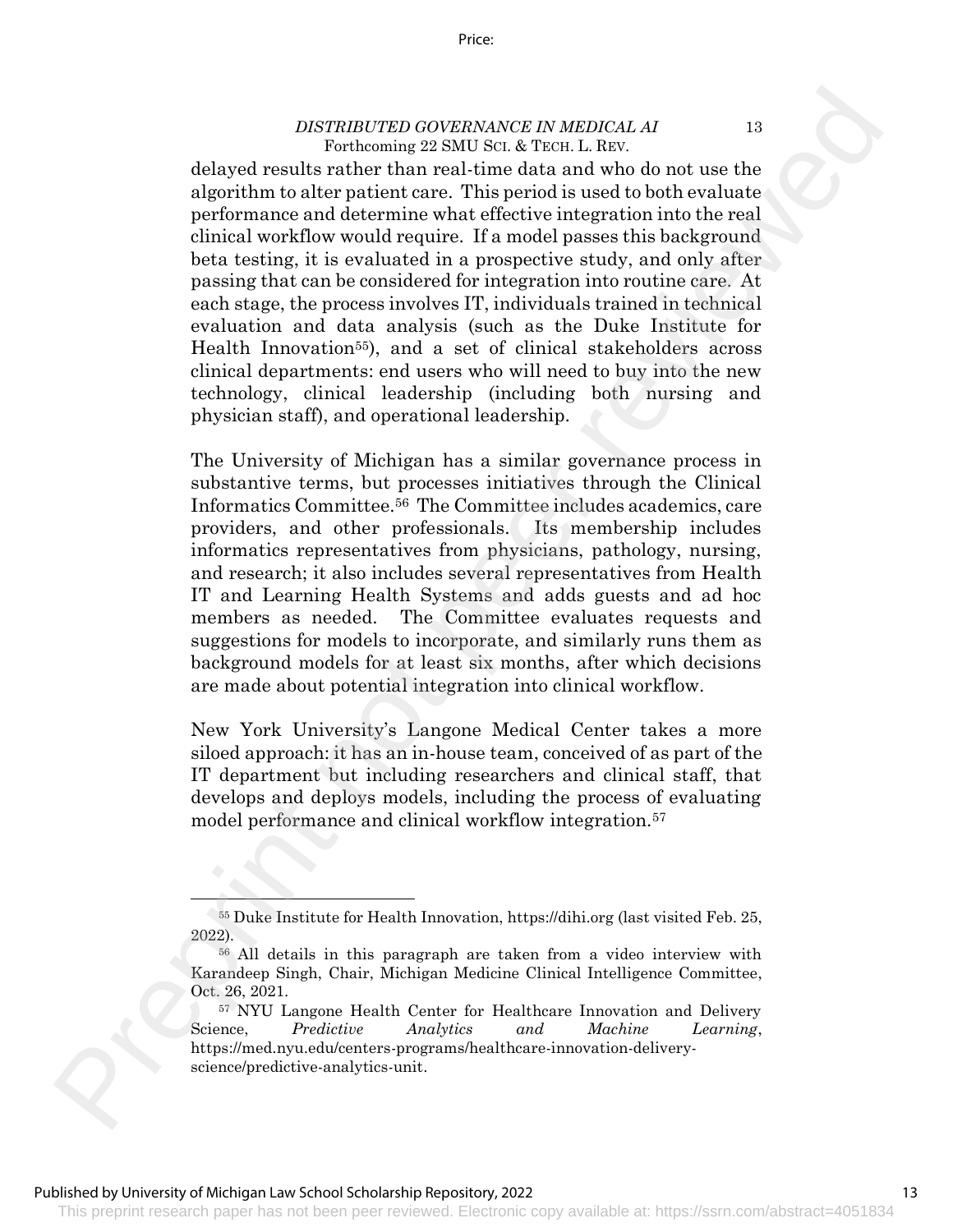What do these various models tell us? Most basically, evaluating, implementing, and governing a model is a challenging, complex task. It involves substantial time, effort, and expertise across a significant timeframe and across both technical and clinical domains. Some entities treat this as a relatively enclosed process, largely entrusting it to one unit within the organization (e.g., NYU); others treat it more as a committee service requirement developed on top of other responsibilities (e.g., Michigan); and still others as a process involving both built-for-purpose subunits and broader clinical involvement (e.g., Duke). This is a complex, multimodal, demanding process of governance. <sup>14</sup> *Internalisting contents of*  $\sim$  *16 and the secondary of the secondary contents of the secondary contents of the secondary contents of the secondary of a secondary contents are the secondary of the secondary of the s* 

And governance doesn't stop at implementation. After the process of deciding to develop or import a model, evaluating it, and then integrating it, effective local governance also requires ongoing monitoring of performance and undertaking maintenance and updating efforts as required. Among other things, data drift within a particular environment means that an AI system will tend to lose performance over time, absent regular updating.<sup>58</sup>

# *B. Problematic capacity variations*

Relying on the variety of sites that can use medical AI to create their own governance structures is, frankly, a recipe for failure. Resources vary wildly across contexts. While the sort of wellresourced academic medical center that has the capacity to develop AI may well have the capacity to evaluate, deploy, and otherwise govern that AI (with a bit of emphasis on "may," since those capacities are distinct), contexts with fewer resources generally are similarly less likely to have the governance infrastructure for evaluation and ongoing monitoring.<sup>59</sup>

<sup>58</sup> Adarsh Subbaswamy & Suchi Saria, *From Development to Deployment: Dataset Shift, Causality, and Shift-Stable Models in Health AI*, 21 BIOSTATISTICS 345 (arguing that datasets need to be monitored and maintained overtime to account for data shifts and their accompanying performance decay).

<sup>59</sup> *See, e.g.*, Tiankai Wang, Yangmei Wang & Alexander McLeod. *Do Health Information Technology Investments Impact Hospital Financial Performance and Productivity?* 28 INT'L J. ACCT. SYS.1 (2018) (finding that health information technology investments, like electronic health records adoption, lead to positive financial performance and productivity); AM. HOSPITAL ASS'N, RURAL REPORT: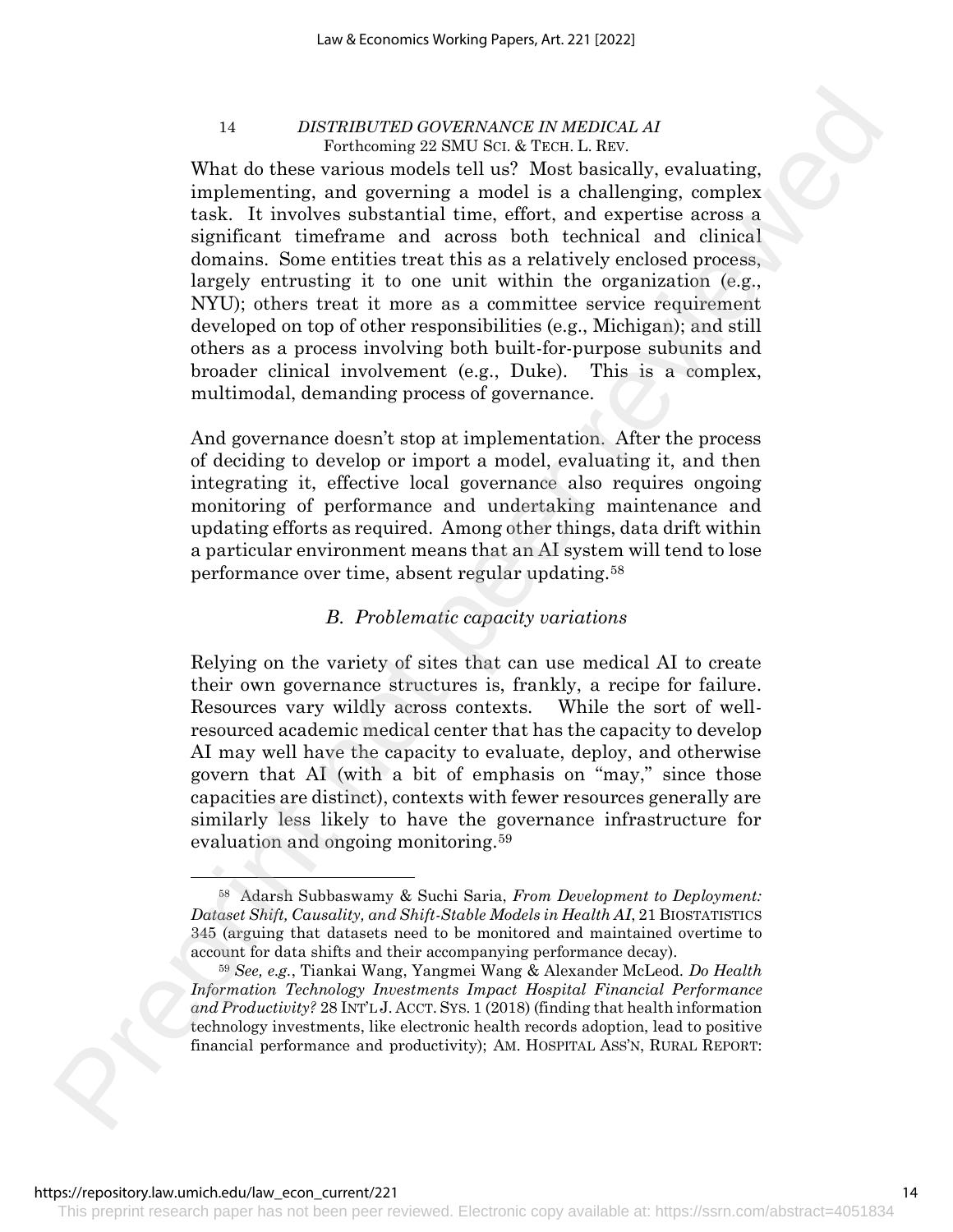At a basic level, health entities differ substantially with respect to the information technology resources necessary for deploying and evaluating models. Running models silently in the background of systems for evaluative purposes demands more technical expertise and intervention than simply turning on a vendor-provided model and letting it run (though even that task is often fraught). And accurately collecting performance metrics brings similar challenges when deciding whether to go forward and integrate a model into the clinical workflow.

Perhaps more significantly, the human resources necessary for model evaluation are also highly disparate between settings. Michigan, for instance, relies on committee work that typically sits atop other responsibilities. Settings stretched for personnel simply may not be able to call on those human resources (and may not have staff with the relevant technical expertise in any case). Standalone units, like NYU Langone's in-house development team, are similarly out of reach for all but the most well-resourced medical environments.

Existing, intense, location-specific modes of governance are simply infeasible for many medical environments—including those that might benefit most from the ability of medical AI to democratize expertise, expand capacity, and improve care.

#### IV. POLICY INTERVENTIONS

CHALLENGES FACING RURAL COMMUNITIES AND THE ROADMAP TO ENSURE LOCAL ACCESS TO HIGH-QUALITY, AFFORDABLE CARE 14 (Feb. 2019) ("Rural hospitals are committed to improved care through use of HIT in order to meet past and current regulatory requirements. . . . Rural hospitals must meet the same regulatory requirements [in this area] as other hospitals, yet often do not need the additional technology functionality contained in required, expensive system upgrades; nor do they have the available infrastructure such as adequate broadband to support them."); Jordan Rau & Emmarie Huetteman, *Some Urban Hospitals Face Closure or Cutbacks as the Pandemic Adds to Fiscal Woes*, NPR (Sept. 15, 2020) https://www.npr.org/sections/healthshots/2020/09/15/912866179/some-urban-hospitals-face-closure-or-cutbacks-asthe-pandemic-adds-to-fiscal-woe. DESTRITUTE BOOTHNAINTE IN MEDICAL AT  $\sim$  Pr[e](https://www.npr.org/sections/health-shots/2020/09/15/912866179/some-urban-hospitals-face-closure-or-cutbacks-as-the-pandemic-adds-to-fiscal-woe)scription of the state of the state of the performance of the performance of the performance of the performance of the performance of the performance of the performance of the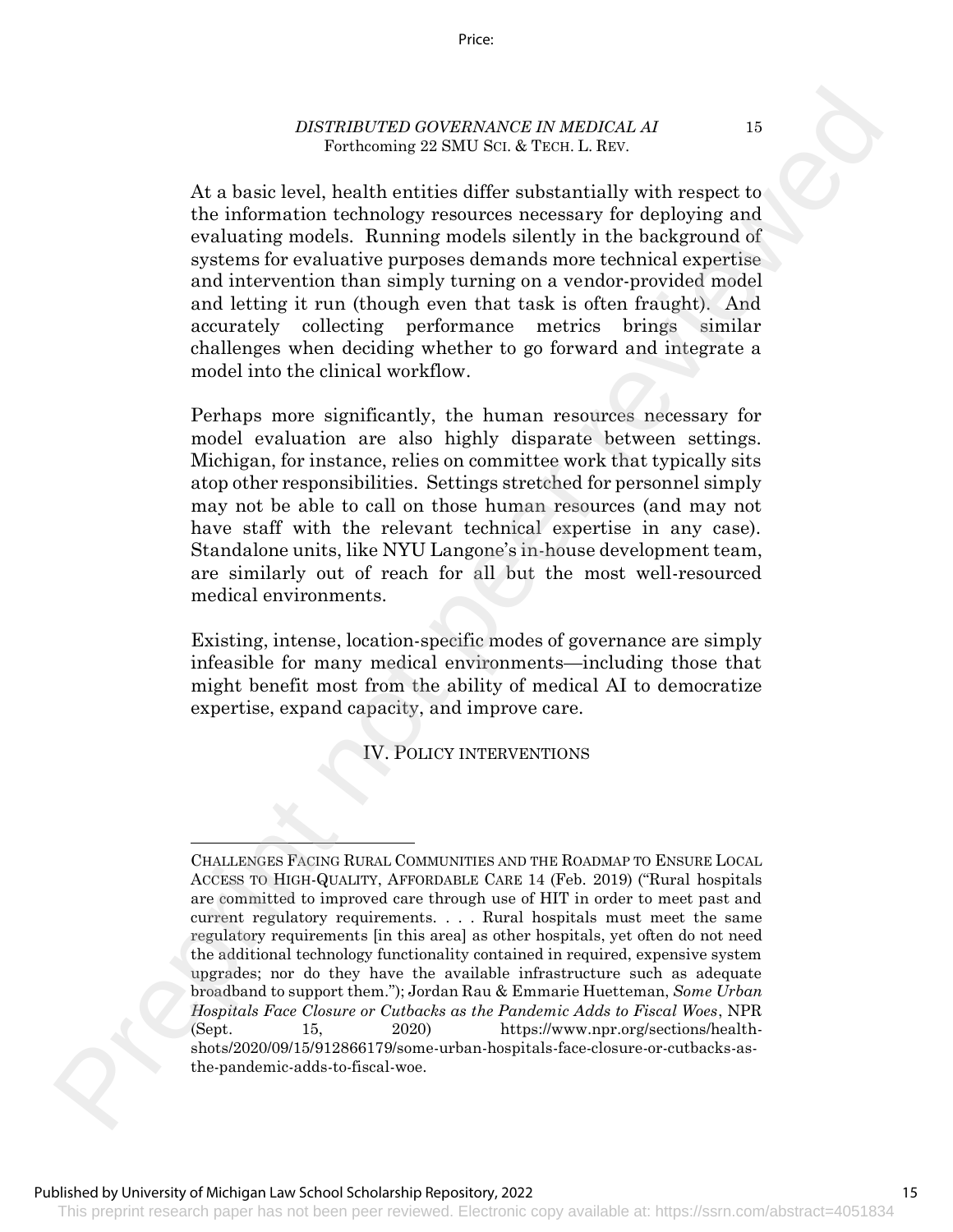Given the need for local, ongoing governance of medical AI and the currently unevenly distributed resources to conduct that governance, how can policymakers help enable that governance in the future? My aim here is not to solve the problem, but to sketch two directions for potential solutions: offloading and building capacity.

# A. *Offloading*

One approach is to provide resources for low-resource institutions to offload whatever governance tasks can be reasonably offloaded. At a federal level, FDA review of AI tools could presumably perform a partial oversight role (for those tools that go through  $FDA^{60}$ ) demonstrating that a tool works in principle, for some set of assumptions—and then leaving the last-mile task of localized validation to the local entity. But FDA is not the only option. OCHIN, for instance, vets AI products and provides interfaces between those products and health system IT infrastructures to more easily adopt the products of trusted partners.<sup>61</sup> Other organizations, including for-profit entities that help health systems make procurement decisions, could develop similar capabilities.<sup>62</sup>

<sup>60</sup> *See supra* Section II.A.

<sup>61</sup> OCHIN collaborates with a range of technology partners with the following goal: "As leaders in the EHR space, we take great pride in being able to provide add-on functionality, services and upgrades to our members from our vast array of technological partnerships. . . . OCHIN coordinates the interface and build required to use these products so our members don't have to, and we are able to make it available for a fraction of market cost." *See Ochin's Preferred Technology Partners*, OCHIN, https://ochin.org/technology-partners (last visited Nov. 21, 2021); *see also* Christopher Jason, *eHealth Exchange Taps Electronic Case Reporting for Interoperability*, EHR INTELLIGENCE (Aug. 17, 2020), https://ehrintelligence.com/news/ehealth-exchange-taps-electronic-casereporting-for-interoperability; Christopher Jason, *Epic Systems, OCHIN Launch COVID-19 Preparedness Screening App*, EHR INTELLIGENCE (March 30, 2020) https://ehrintelligence.com/news/epic-systems-ochin-launch-covid-19 preparedness-screening-app; OCHIN, *OCHIN Joins NIH Funded AI/ML Consortium to Advance Health Equity and Researcher Diversity,* PR Newswire (Oct. 7, 2021), https://www.prnewswire.com/news-releases/ochin-joins-nihfunded-aiml-consortium-to-advance-health-equity-and-researcher-diversity-301395495.html. For th[e](https://www.prnewswire.com/news-releases/ochin-joins-nih-funded-aiml-consortium-to-advance-health-equity-and-researcher-diversity-301395495.html;) material of the system of the system is the matrix of the system of the system of the system of the system of the system of the system of the system of the system of the function of the control of the control of t

<sup>62</sup> *See*, *e.g.* Vizient, *Clinical Cost Management*,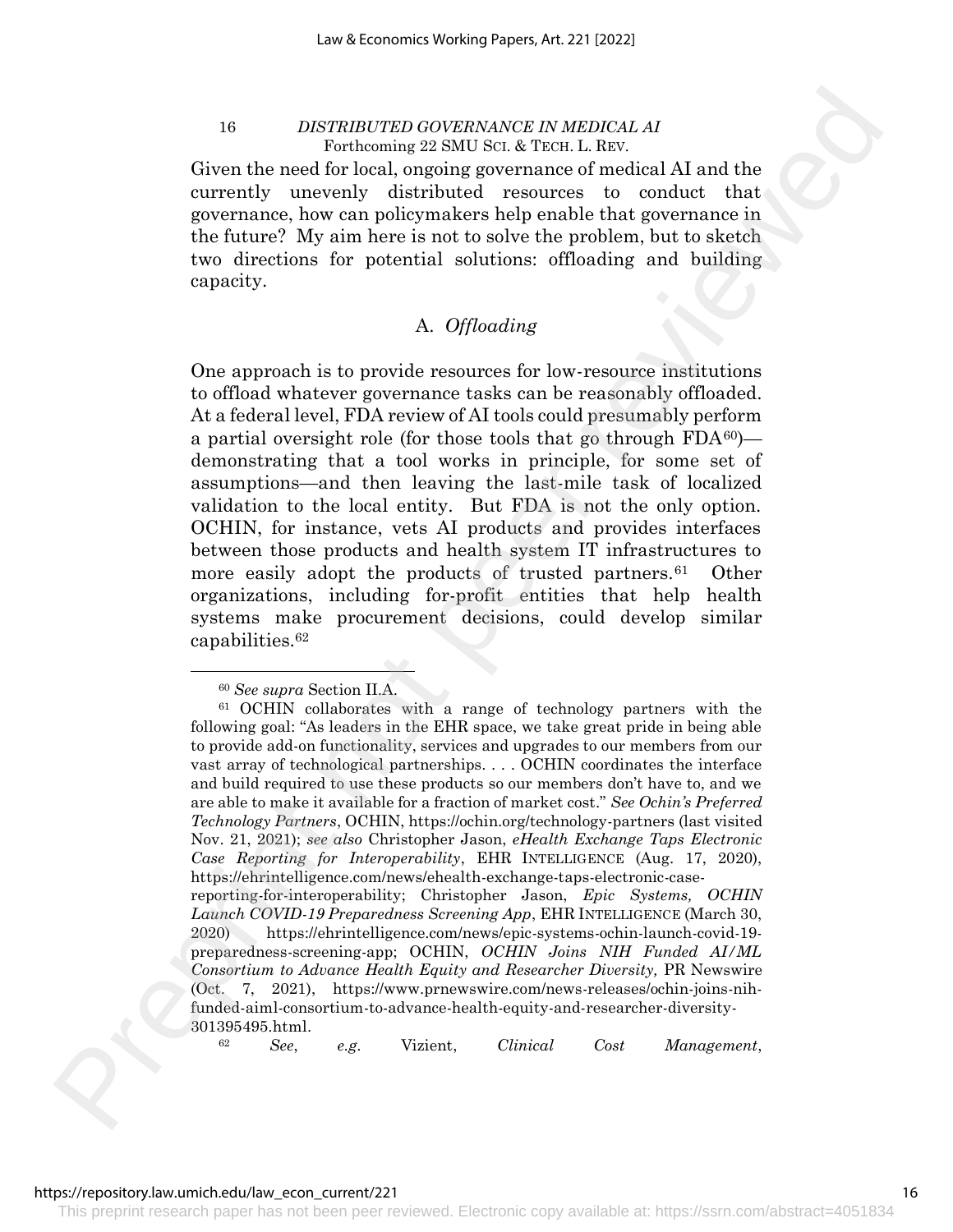#### Price:

#### *DISTRIBUTED GOVERNANCE IN MEDICAL AI* 17 Forthcoming 22 SMU SCI. & TECH. L. REV.

# B. *Building Capacity*

Offloading is unlikely to get us all the way there; policymakers should also consider investments in the infrastructure necessary to enable distributed governance, whether that infrastructure is technical, data-based, or procedural.

Technical infrastructure refers to the information technology tools necessary to process data, run AI tools, integrate those tools into the care workflow, and—crucially—monitor and evaluate the outputs to measure performance.63 Technical infrastructure, in addition to facilitating in-house distributed governance, can also facilitate the flow of monitoring data *out* of the low-resource context, to enable the sort of outsourced monitoring described above.64 Technical infrastructure also includes developing programs or technical tools to monitor performance, to integrate AI systems developed elsewhere into local clinical data ecosystems and workflow, and to facilitate the training of local care providers on new tools.<sup>65</sup> DESTRIBUTE IN DETERTING GOVERNMANCE IN MEDICAL AT  $\sim$  The Prescript of Denomination of the Context of the Context of the Context of the Context of the Context of the Context of the Context of the Context of the Context o

<sup>64</sup> *Cf.* Kai Hu et al., *Federated Learning: A Distributed Shared Machine Learning Method*, COMPLEXITY, Aug. 2021, at 1, 1 (analyzing federated learning: a machine learning (ML) framework where "multiple clients collaborate to solve traditional distributed ML problems under the coordination of the central server without sharing their local private data with others.").

<sup>65</sup> For instance, technical infrastructure can facilitate the reporting of adverse events, itself typically left to widely distributed individuals. *See* U.S. FDA, *FDA Adverse Event Reporting System (FAERS) Electronic Submissions*,

#### Published by University of Michigan Law School Scholarship Repository, 2022

https://www.vizientinc.com/our-solutions/clinical-solutions/clinical-costmanagement (last visited Feb. 20, 2022).

<sup>63</sup> *See, e.g.*, *What is IT Infrastructure?*, IBM, https://www.ibm.com/topics/infrastructure (last visited Nov. 20, 2022); *cf.* W. Nicholson Price II, *Risk and Resilience in Health Data Infrastructure* 16 COLO. TECH. L.J. 65, 67, 77–79 (2017) ("[H]ealth data infrastructure would be infrastructure *for* health data—that is, infrastructure on which health data can be stored and transmitted (such as computer systems, shared data standards, and the like). But it should also be infrastructure *of* health data—that is, a platform of shared data on which to base further efforts to increase the efficiency or quality of care. In an infrastructure *of* data, the data themselves are a resource to enable productive downstream activity that can improve the health care system.").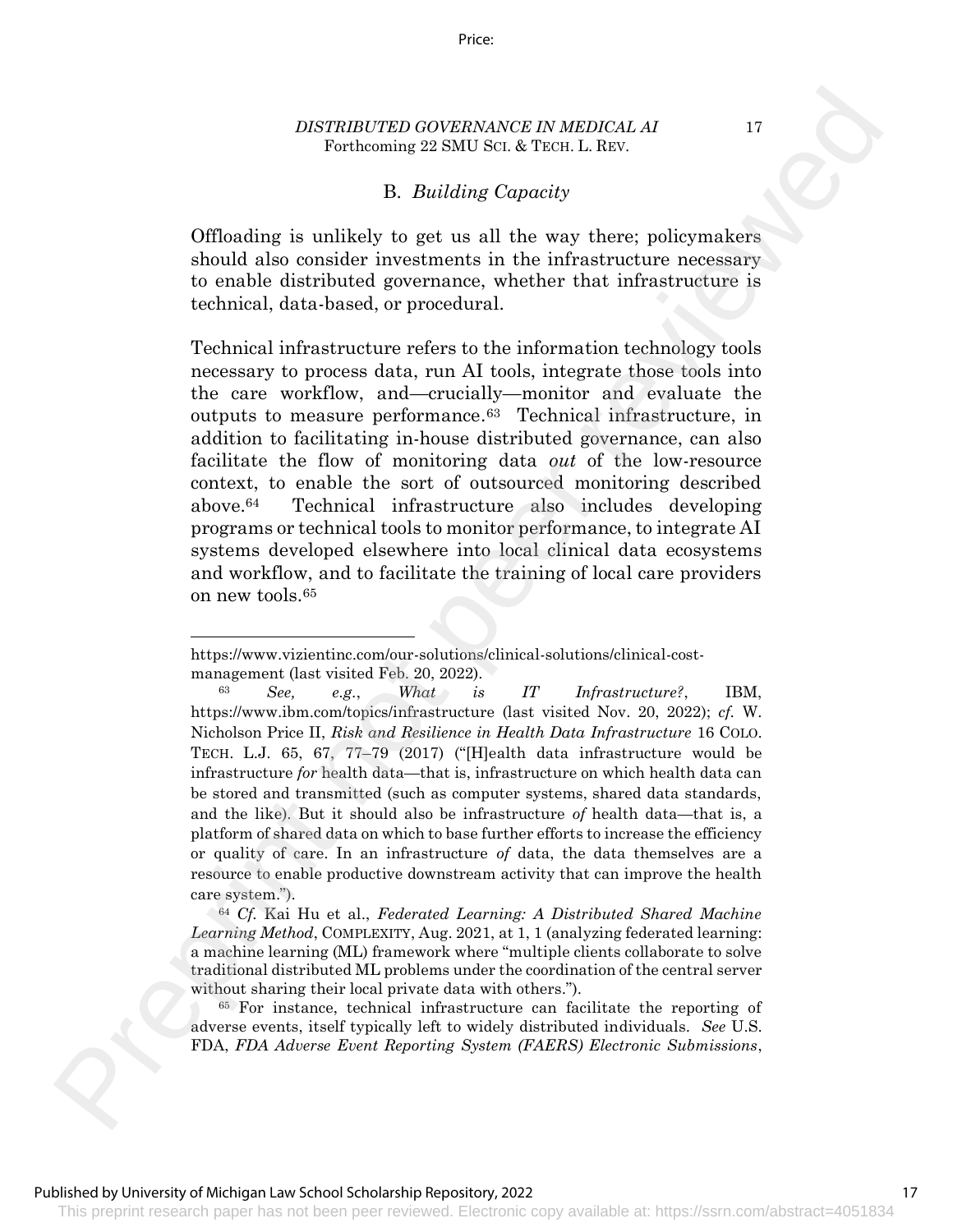Data infrastructure refers to the development of data resources on a broad, representative level for the development of AI tools. Why is this necessary for distributed *governance*, rather than just for the development of tools? Three reasons. First, representative datasets allow at least some types of variation to be built into the development of AI tools, whether developed for a national audience or in-house with cross-validation on large, infrastructural datasets.66 Accordingly, local governance should be easier, because some problems will be weeded out earlier. Second, the variations in large datasets can help illuminate the quirks and complexities of application to varied subsets of data—which can correspondingly flag issues that local governance should take into account.67 And third, infrastructural datasets can help establish performance baselines against which tools can be measured. For  $\sim$  Reservative ratios of the set of the set of the set of the set of the set of the set of the set of the set of the set of the set of the set of the set of the set of the set of the set of the set of the set of the

Procedural infrastructure refers to development of processes for governance so that each entity doing tasks need not reinvent the wheel but can instead rely on best practices and guides prepared by experts.68 Many standards have been developed for determining

https://www.fda.gov/drugs/questions-and-answers-fdas-adverse-event-

reporting-system-faers/fda-adverse-event-reporting-system-faers-electronic-

submissions (last visited Feb. 20, 2022) (describing distributed reporting of adverse events).

<sup>66</sup> S*ee, e.g.*, *Core Values*, NAT'L INST. HEALTH ALL OF US RSCH. PROGRAM, https://allofus.nih.gov/about/core-values (last visited Nov. 20, 2021) ("The All of Us Research Program is guided by a set of core values: . . . Participants reflect the rich diversity of the United States. To develop individualized plans for disease prevention and treatment, researchers need more data about the differences that make each of us unique. Having a diverse group of participants can lead to important breakthroughs. These discoveries may help make health care better for everyone."); AIM-AHEAD, *Data and Research Core*, https://aimahead.net/home/leadership/research (last visited Feb. 20, 2022) (describing the goal of "linking and preparing multiple sources and types of research data to form an inclusive basis for AI / ML").

<sup>67</sup> Jeffrey Brown et al., *Data Quality Assessment for Comparative Effectiveness Research in Distributed Data Networks*, 51 MED. CARE S22, S28 (2013).

<sup>68</sup> *See, e.g.*, *Responsible AI Practices*, GOOGLE, https://ai.google/responsibilities/responsible-ai-practices/(last visited Nov. 20, 2021); *Good Machine Learning Practice for Medical Device Development: Guiding Principles*, FDA, https://www.fda.gov/medical-devices/software-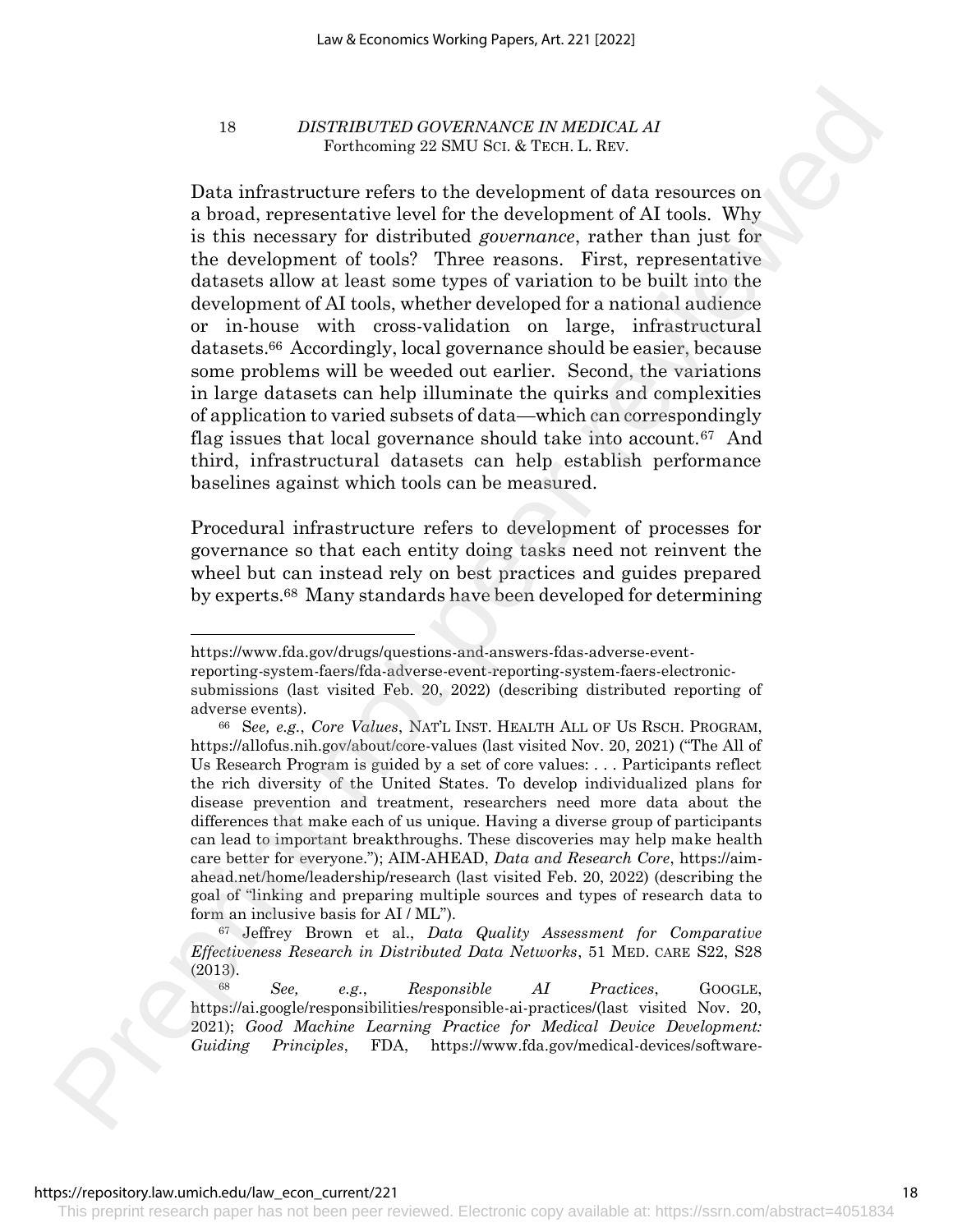how best to conduct AI studies and report results,<sup>69</sup> including performance metrics;<sup>70</sup> similar tools can ease the process of governance once tools are developed and reported. What steps need to be taken to evaluate an AI tool for deployment—and if only a subset is feasible, what steps are most crucial? Correspondingly, what steps are so essential that insufficient capacity to perform them means that model deployment is too risky to go forward? (This question is a tricky one! It's easy to answer with the assumption that everything is necessary, an assumption which is only realistic from the comfortable seat of a high-resource setting. Knowing which corners can be reasonably cut is a key question for democratizing expertise in low-resource settings, in AI implementation just as much as in care. 71) Accordingly, processbased infrastructure tools should include some way to evaluate the DESTRUITERED GOVERNSANCE IN MEDICAL AS<br>
To concluse A II studies and report results,<sup>18</sup> including<br>proference matrices A New Interior and the set of the set of the concess of<br>
governance matrices which then are used to co

<sup>70</sup> *See*, *e.g.*, Mark P. Sendak et al., *Presenting Machine Learning Model Information to Clinical End Users with Model Facts Labels*, 3 NPJ DIGIT. MED. 1 (2020).

medical-device-samd/good-machine-learning-practice-medical-device-

development-guiding-principles (last visited Nov. 20, 2021); Reid Blackman, *A Practical Guide to Building Ethical AI*, HARV. BUS. REV. (Oct. 15, 2020), https://hbr.org/2020/10/a-practical-guide-to-building-ethical-ai.

<sup>69</sup> *See, e.g.*, Gary S. Collins, Johannes B. Reitsma, Douglas G. Altman & Karel G.M. Moons, *Transparent Reporting of a Multivariable Prediction Model for Individual Prognosis or Diagnosis (TRIPOD): The TRIPOD Statement*, 162 ANNALS INTERN. MED. 55 (2015) (describing the development of the TRIPOD Statement, "a set of recommendations for the reporting of studies developing, validating, or updating a prediction model, whether for diagnostic or prognostic purposes"); Robert F. Wolff et al., *PROBAST: A Tool to Assess the Risk of Bias and Applicability of Prediction Model Studies*, 170 ANNALS INTERN. MED. 51, (describing PROBAST, "a tool for assessing the risk of bias and applicability of diagnostic and prognostic prediction model studies"); Gary S. Collins et al., *Protocol for Development of a Reporting Guideline (TRIPOD-AI) and Risk of Bias Tool (PROBAST-AI) for Diagnostic and Prognostic Prediction Model Studies Based on Artificial Intelligence*, BMJ OPEN, July 2021, at 1 (explaining how PROBAST and the TRIPOD statement will be extended to prediction models that utilize machine learning techniques).

<sup>71</sup> *Cf.* Price, *supra* note 41, at 113–14 ("The most straightforward way for AI algorithms to address cost issues would be to add those issues to the AI's optimization function: that is, when scoring outcomes as desirable or undesirable (for the purposes of care recommendations, at least), the cost of care could be included in the score, rather than just patient health measures. Algorithms would then prioritize not simply outcomes or duplicating the patterns prevalent in High-Resource Hospitals, but also cost-effectiveness.").